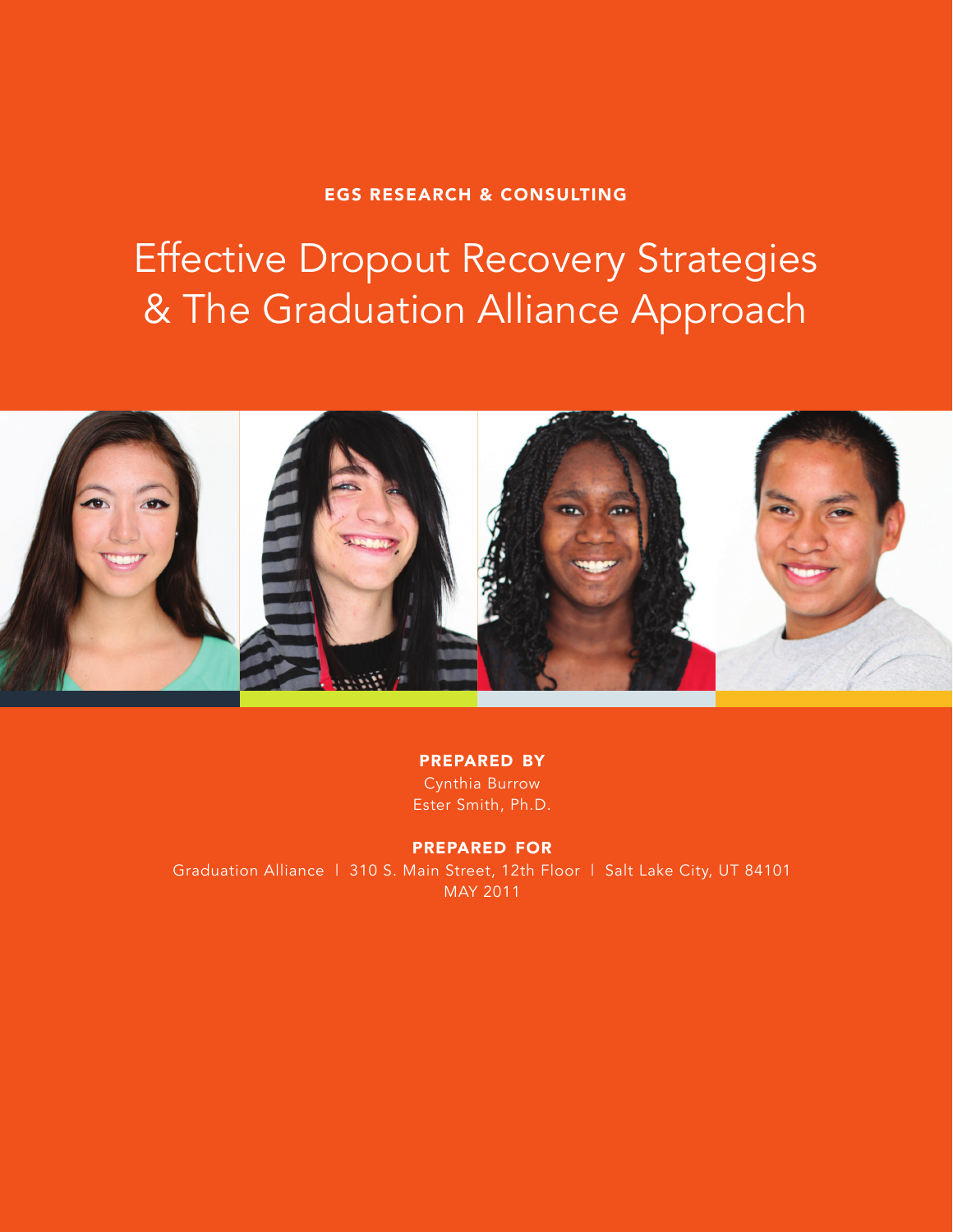# **Contents**

| <b>I. EXECUTIVE SUMMARY</b>                          | 1  |
|------------------------------------------------------|----|
| II. THE COST OF DROPPING OUT                         | 6  |
| <b>II.1 Economic Cost</b>                            | 6  |
| <b>II.2 Societal Cost</b>                            | 6  |
| <b>III. DROPOUT RISK FACTORS</b>                     | 8  |
| IV. SUCCESSFUL STRATEGIES IN DROPOUT RECOVERY        | 10 |
| IV.1 Program Management and Administration           | 10 |
| <b>IV.2 Student Identification &amp; Recruitment</b> | 14 |
| <b>IV.3 Academic Strategies</b>                      | 18 |
| IV.4 Post-Secondary Advancement and Support          | 25 |
| <b>IV.5 Fostering Parental Support</b>               | 27 |
| IV.6 Coaching/Mentoring                              | 27 |
| <b>REFERENCES</b>                                    | 30 |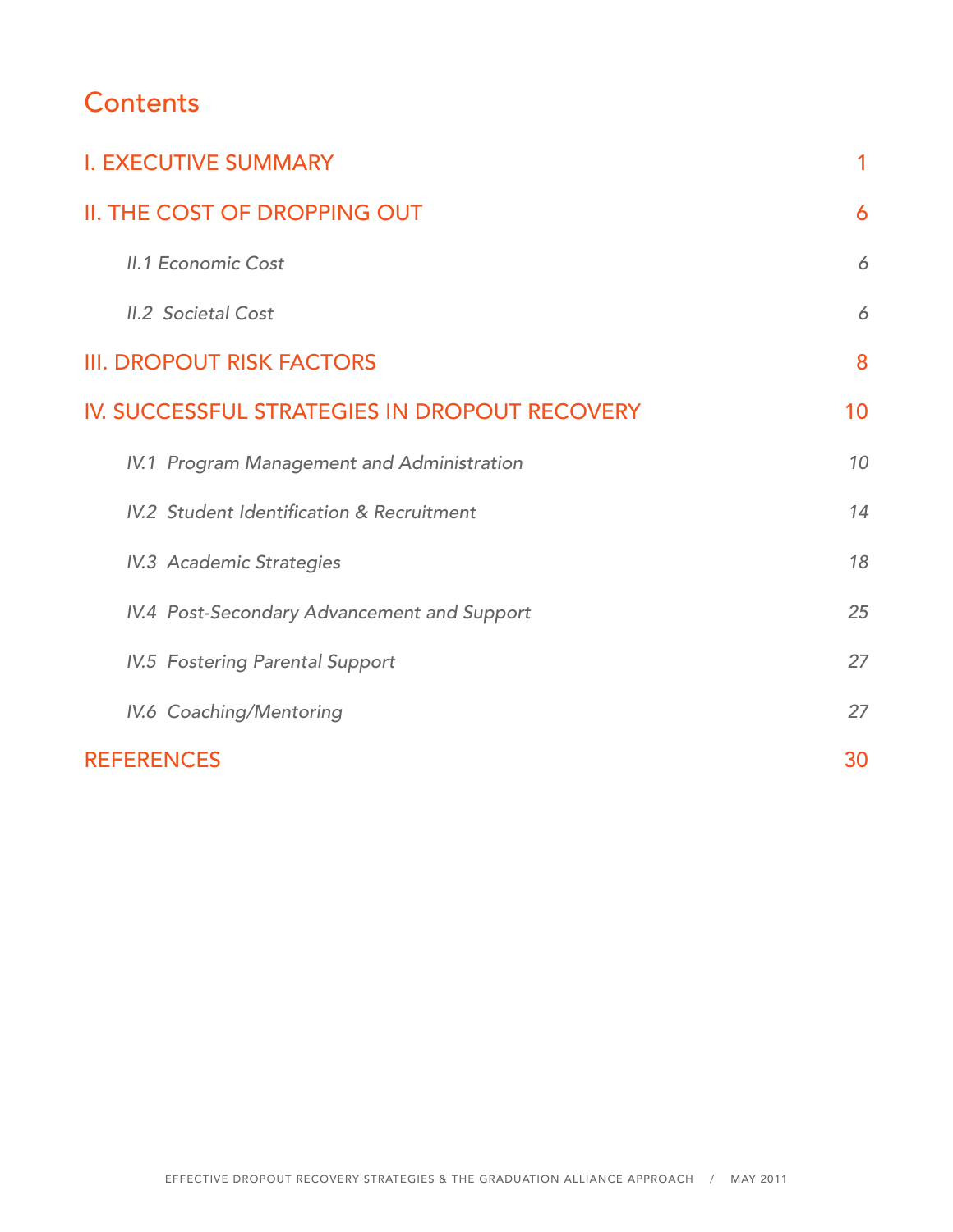# **i.** Executive Summary

The dropout crisis continues to plague public schools in the United States. Reports from the National Center for Education Statistics indicate:

- Nationally, there were over half a million (613,379) dropouts from high school in 2007-2008 (Stillwell 2010).
- There was no measurable change in the dropout rate between 2007 and 2008 (3.5 percent). While the event dropout rate has decreased from 6.1 percent in 1972 to 3.5 percent in 2008, most of the declines occurred between 1972 and 1990, and while dropout rate fluctuations (both upward and downward) have occurred between 1990 and 2008, the event dropout rate has remained, overall, unchanged since 1990 (Chapman, et al 2010).
- Across all reporting states in 2008, dropout rates increased as grade level increased. While 3.0 percent of ninth graders dropped out of high school, 6.1 percent of twelfthgraders dropped out (Chapman, et al 2010).
- The dropout rate in 2008 varied greatly by ethnicity. The dropout rate was lowest for Asian/Pacific Islanders and White students (2.4 percent and 2.8 percent, respectively), and was greatest for Hispanic students (6.0 percent), Black students (6.7 percent), and

Certain strategies and activities are emphasized again and again as having had a positive effect on the recovery and persistence of students who had dropped out of high school. These strategies generally fall under three broad concepts: flexibility, accountability and support.

American Indian/Alaska Native students (7.3 percent) (Chapman, et al 2010).

The dropout rate in 2008 also varied greatly by family income. The dropout rate of students living in lowincome families was about four and one-half times greater than the rate of their peers from high-income families (8.7 percent and 2.0 percent, respectively) (Chapman, et al 2010).

While a great deal of research is available on dropout prevention, research on dropout recovery programs tends to base its results mostly on anecdotal data, and little data is available to identify specific strategies that may have most strongly contributed to a program's success.

Nonetheless, in examining the diverse findings of research, certain strategies and activities are emphasized again and again as having had a positive effect on the recovery and persistence of students who had dropped out of high school. These strategies and activities are described individually in this report, and generally fall under three broad concepts: Flexibility, Accountability and Support. The following charts summarize specific strategies used by successful dropout recovery and re-entry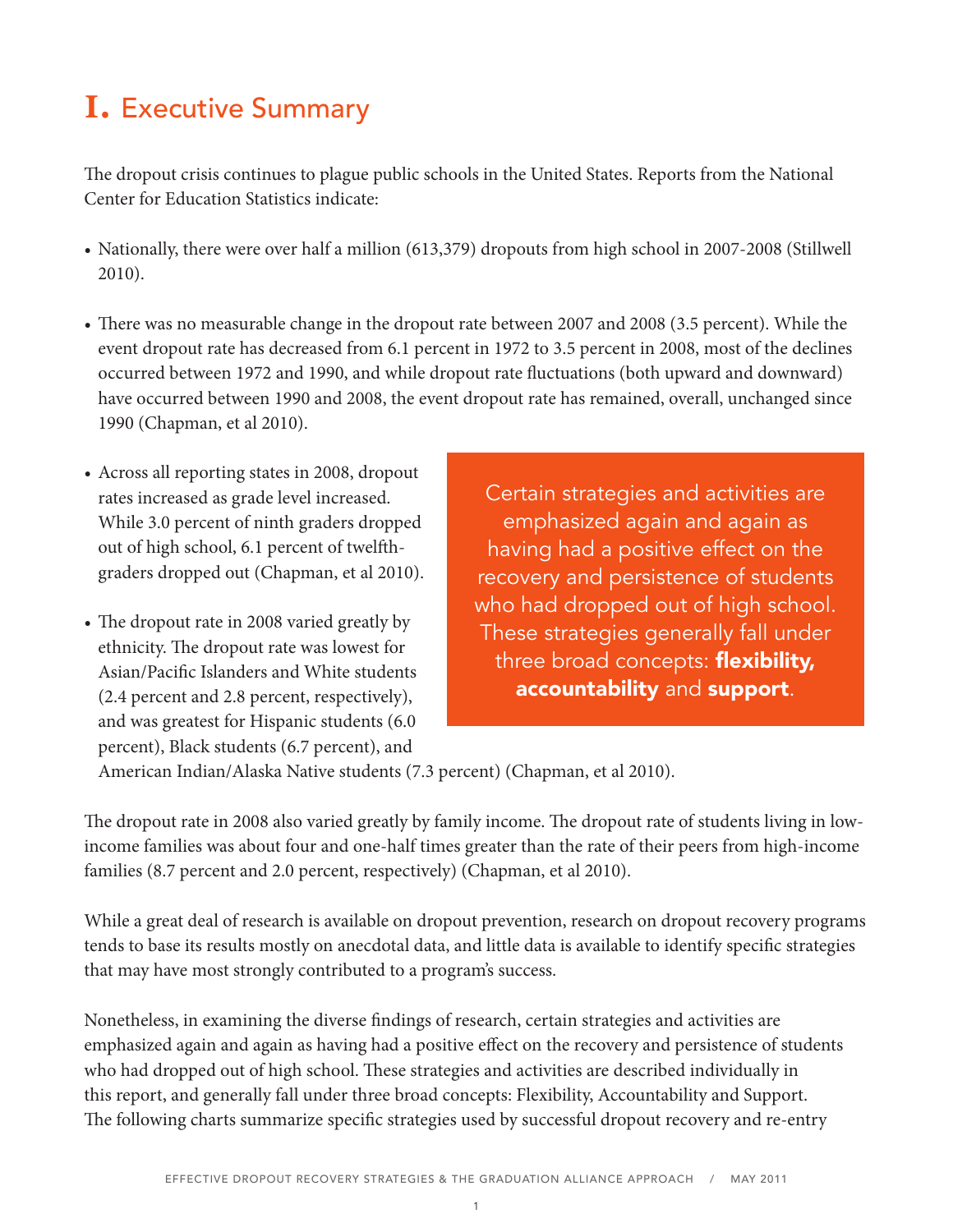programs and the approaches taken by Graduation Alliance to incorporate each strategy into the Graduation Alliance program.

Flexibility: Serving this highly vulnerable and highly variable population of students requires the ability to address challenges quickly, effectively, and in ways that are inherently motivational.

| Characteristics of Effective Programs: The Graduation Alliance Approach                                                                                                                                                                                          |                                                                                                                                                                                                                                                                                               |
|------------------------------------------------------------------------------------------------------------------------------------------------------------------------------------------------------------------------------------------------------------------|-----------------------------------------------------------------------------------------------------------------------------------------------------------------------------------------------------------------------------------------------------------------------------------------------|
| <b>Recruitment through Multiple Channels:</b><br>Programs must use multiple strategies for<br>identifying and recruiting this highly-variable<br>and often-mobile population of students.                                                                        | Graduation Alliance handles recruitment<br>from start to finish, using multiple methods to<br>locate students (including phone calls, emails,<br>community visits, use of Spanish-speaking<br>recruiters, and use of a search service) to locate<br>and recruit as many dropouts as possible. |
| <b>Tailored Program Options: Students drop</b><br>out for a variety of reasons; successful programs<br>identify the specific challenges associated<br>with the dropout event and present a program<br>customized to resolve each set of challenges.              | Intake procedures identify specific reasons for<br>dropping out. Program staff tailors interventions<br>and supports based on these reasons and adapt<br>the program in a timely manner as academic<br>and personal challenges occur.                                                         |
| <b>Anywhere, Anytime Learning: Dropouts</b><br>tend not to be able to return to a regular school<br>due to a variety of social/emotional and life<br>challenges, and require learning solutions that<br>work within their schedules.                             | Graduation Alliance's technology-rich<br>environment provides both high-quality<br>instruction and comprehensive support at a<br>place and time convenient to each student who<br>cannot or will not return to a traditional facility-<br>based program.                                      |
| <b>Accelerated Learning: Dropouts may be</b><br>daunted by the number of credits required to<br>receive a high school diploma; enabling them<br>to recoup credits more quickly than they can<br>earn in a traditional school year can be highly<br>motivational. | Course credits are strictly based on academic<br>performance and effort; students work year<br>round and can earn up to twelve credits per year.                                                                                                                                              |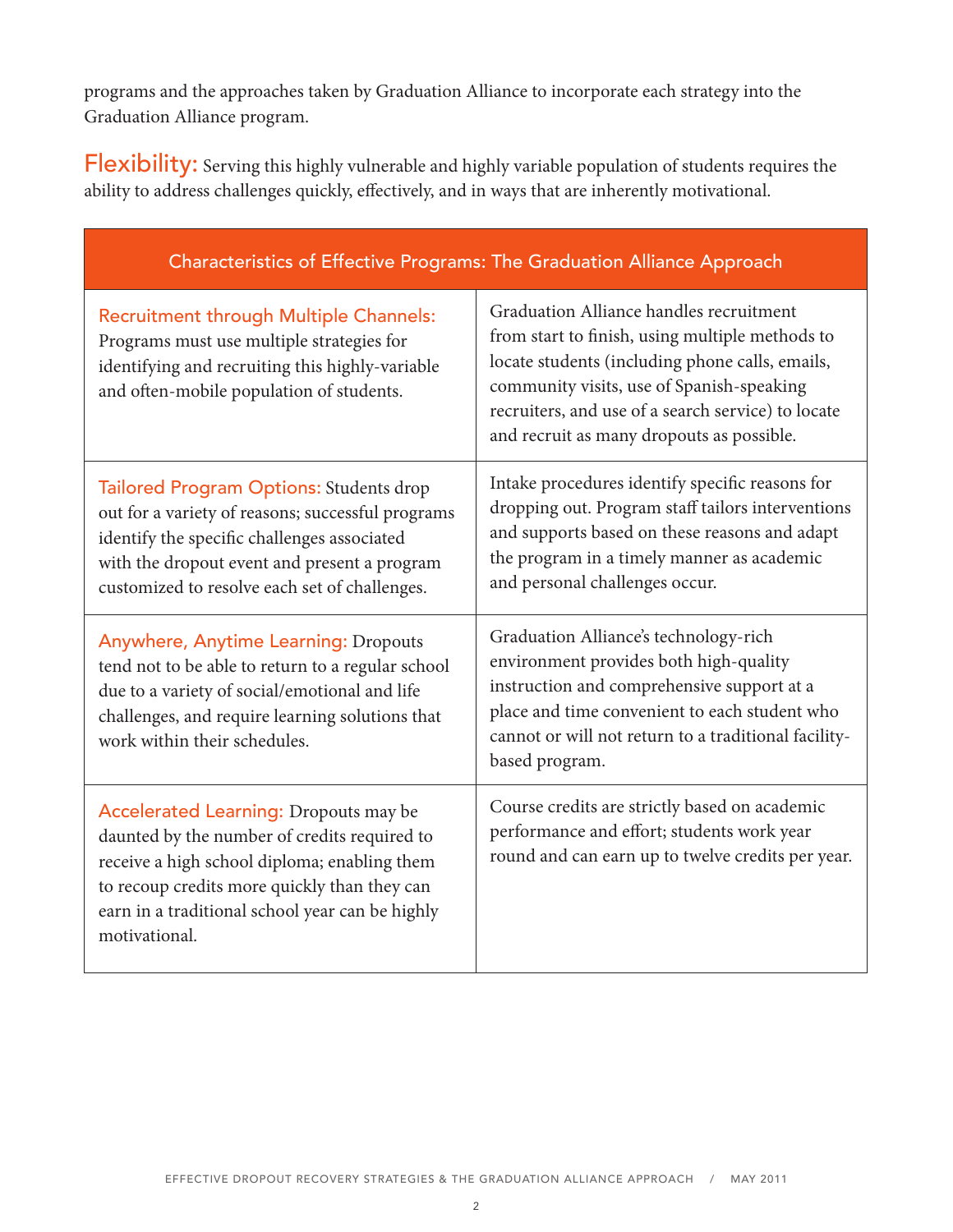Accountability: Every aspect of the dropout recovery program - from staff, to process, to curriculum — must aspire to be of the highest quality possible by maintaining accountability for outcomes as well as processes.

| Characteristics of Effective Programs: The Graduation Alliance Approach |  |
|-------------------------------------------------------------------------|--|
|                                                                         |  |

| High Standards: Students are held to the same<br>high standards as students in regular schools, are<br>aware of these standards and the consequences<br>of not meeting them, and are held to consistent,<br>clear consequences when standards are not met.                                    | Academic and behavioral expectations are<br>clearly spelled out, and students must agree to<br>them before they can be enrolled. Each student<br>receives a customized Written Student Learning<br>Plan that sets manageable progress and pace<br>toward graduation. Progress is monitored<br>frequently and intervention occurs in a timely<br>manner. Students must complete the same<br>requirements as other students in the district,<br>including taking and passing the state exam(s). |
|-----------------------------------------------------------------------------------------------------------------------------------------------------------------------------------------------------------------------------------------------------------------------------------------------|-----------------------------------------------------------------------------------------------------------------------------------------------------------------------------------------------------------------------------------------------------------------------------------------------------------------------------------------------------------------------------------------------------------------------------------------------------------------------------------------------|
| <b>High-Quality Instructional Materials:</b><br>Curriculum and instructional materials<br>are standards-based, student-centered, and<br>grounded in experiences related to students'<br>lives.                                                                                                | All courses are aligned to state standards.<br>Criteria for developing and selecting courses for<br>Graduation Alliance are based on high standards<br>and best practice in instructional design,<br>pedagogy, and content area to facilitate student<br>learning and engagement. The instructional<br>program and materials are regularly reviewed by<br>the Northwest Accreditation Commission.                                                                                             |
| <b>Frequent Assessment and Remediation:</b><br>Students' academic progress is assessed<br>frequently, but more importantly, specific<br>interventions are implemented in a timely<br>manner when students' academic success is in<br>jeopardy.                                                | Student progress is instantly accessible to<br>students and all members of their support<br>team through the online environment. Clear<br>procedures for academic intervention are<br>articulated and implemented at every level.                                                                                                                                                                                                                                                             |
| High-Quality, Well-Trained Staff: Dropouts<br>Instructional and support staff demonstrates<br>expertise in their areas of responsibility and<br>receive ongoing training in effective curriculum<br>and instruction methods and in addressing the<br>special needs of the dropout population. | Graduation Alliance hires highly qualified,<br>credentialed instructors, advocates, and coaches<br>who are held accountable for student success.<br>In addition to comprehensive initial training,<br>teams meet weekly/monthly to discuss best<br>practice and attend an annual "dropout recovery<br>summit."                                                                                                                                                                                |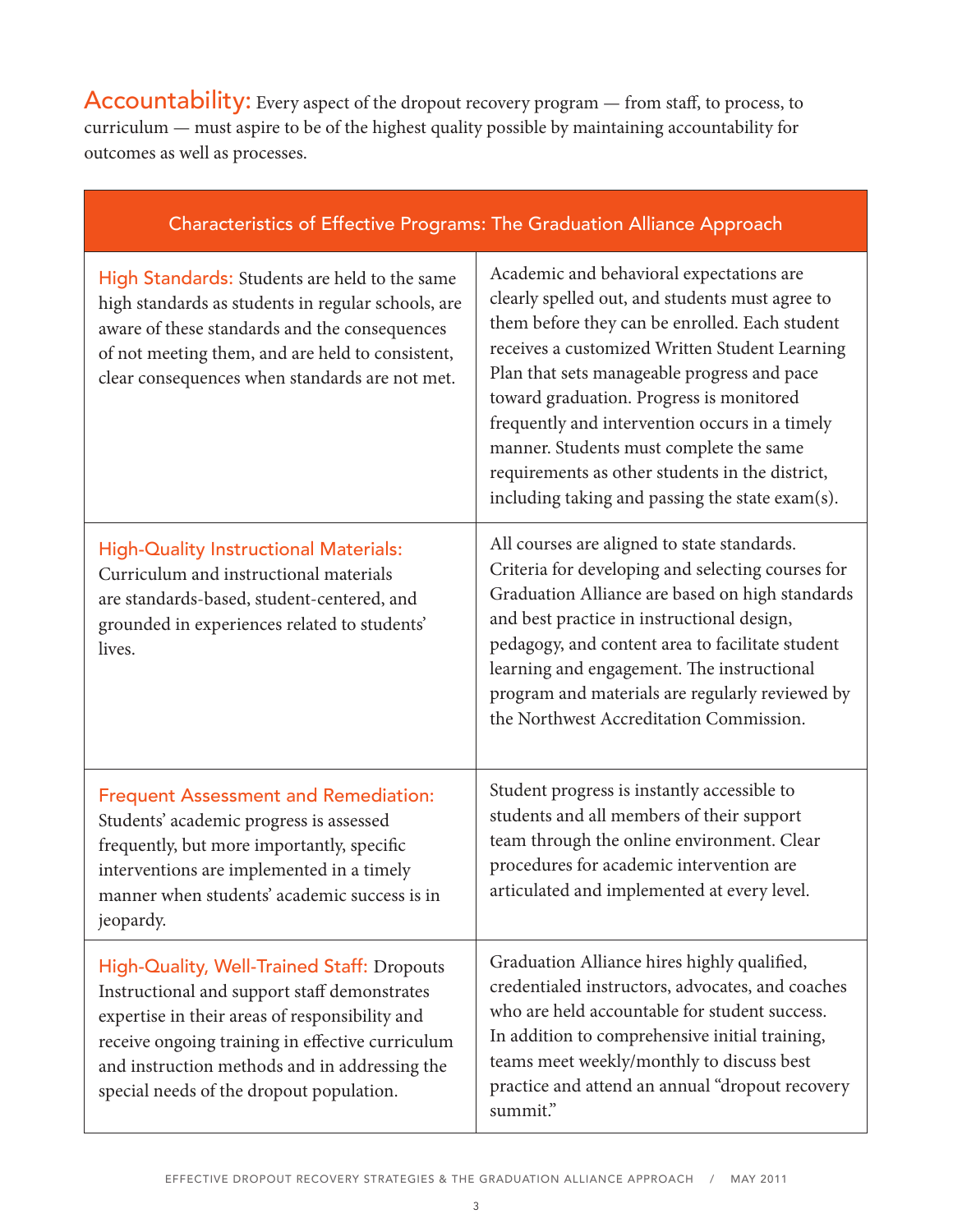| Characteristics of Effective Programs: The Graduation Alliance Approach                                                                                                                                         |                                                                                                                                                                                                                                                                                                            |
|-----------------------------------------------------------------------------------------------------------------------------------------------------------------------------------------------------------------|------------------------------------------------------------------------------------------------------------------------------------------------------------------------------------------------------------------------------------------------------------------------------------------------------------|
| <b>Continuous Program Improvement:</b><br>Programs must engage in routine,<br>comprehensive program evaluation activities<br>using high-quality data in order to make<br>program adjustments and modifications. | Departmental and inter-departmental teams<br>review student performance data weekly/<br>monthly to make minor course corrections.<br>Graduation Alliance's management team and<br>board uses a variety of metrics to set priorities<br>and implement any substantive changes needed<br>on an annual basis. |
| Maintenance of Quality: Programs provide<br>consistent quality in the services they offer<br>irrespective of available funding or number of<br>students requesting services.                                    | Most of the costs associated with the program<br>are tied to the student and are based on per-<br>pupil funding allocation. In addition, the<br>use of technology facilitates accommodation<br>of increasing numbers of students without<br>sacrificing program rigor or quality.                          |

Support: The dropout population often faces overwhelming academic and social obstacles. Successful programs build and maintain intensive support networks to address both areas of student need.

| Characteristics of Effective Programs: The Graduation Alliance Approach                                                                                                           |                                                                                                                                                                                                                                                                                                                                                                                                                             |
|-----------------------------------------------------------------------------------------------------------------------------------------------------------------------------------|-----------------------------------------------------------------------------------------------------------------------------------------------------------------------------------------------------------------------------------------------------------------------------------------------------------------------------------------------------------------------------------------------------------------------------|
| Adults Who Care: Students receive ongoing<br>personal support from instructional staff,<br>coaches, and advocates who truly believe and<br>have a keen interest in their success. | Staff members from the principal to instructors,<br>coaches and advocates are screened to ensure<br>an inherent motivation to see highly at-risk<br>students succeed. Staff members frequently<br>communicate their pride in, and their concern<br>for, students.                                                                                                                                                           |
| Case Management Approach: Each student<br>receives tailored interventions that address their<br>social and academic needs; follow up is frequent.                                 | Staff members work from students' intake<br>interviews to craft customized academic<br>plans and social supports, including life skills<br>development. Staff members review academic<br>performance routinely, and communicate<br>with students frequently. Staff members also<br>communicate with each other about potential<br>social and academic challenges and work<br>together to develop solutions for the student. |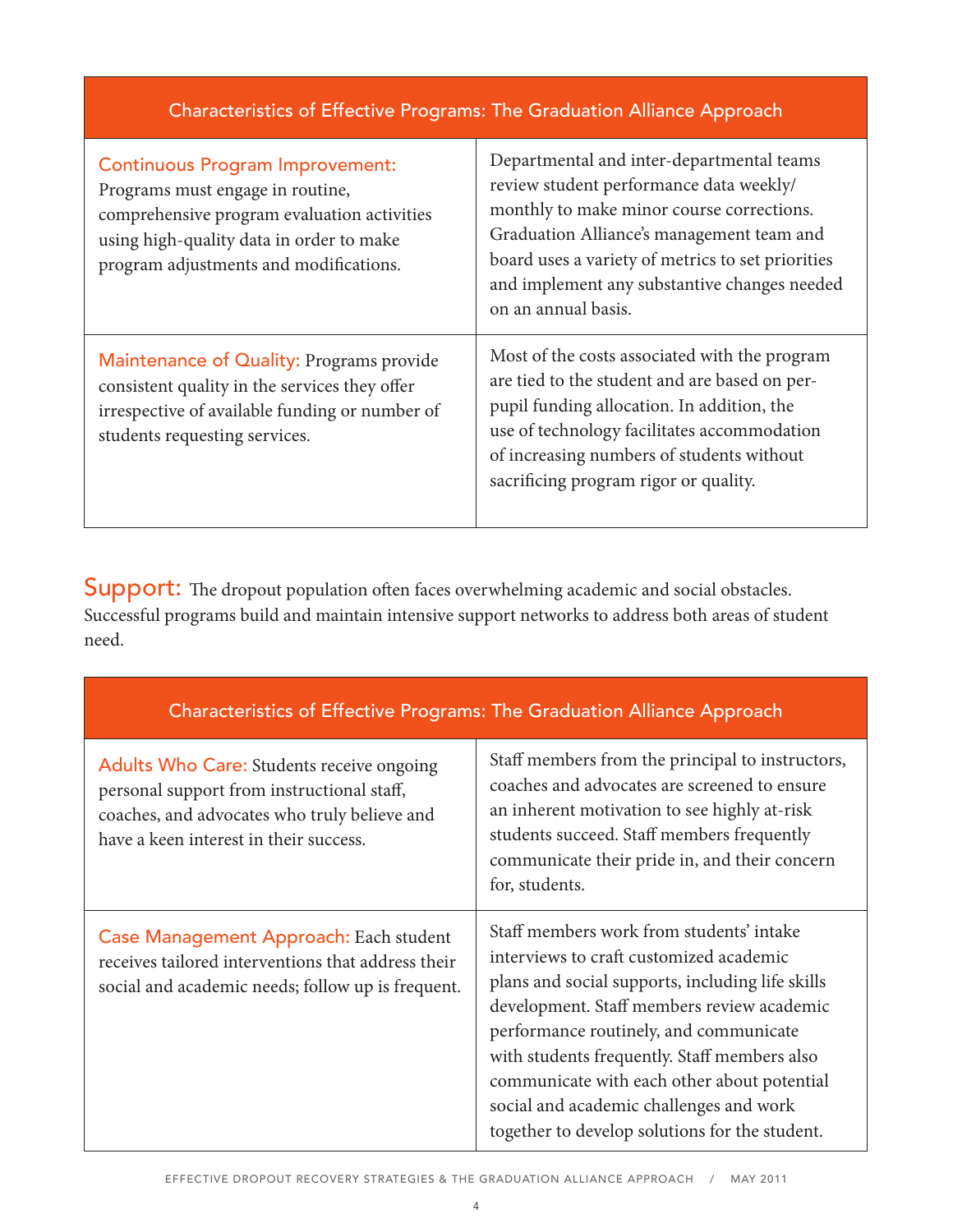| <b>Characteristics of Effective Programs: The Graduation Alliance Approach</b>                                                                |                                                                                                                                                                                                                                                                                                                       |
|-----------------------------------------------------------------------------------------------------------------------------------------------|-----------------------------------------------------------------------------------------------------------------------------------------------------------------------------------------------------------------------------------------------------------------------------------------------------------------------|
| Parental Support: Programs build capacity for<br>parents to become engaged in and support their<br>children's educational progress.           | Parents are provided online access to students'<br>academic records. Parents are invited to weekly<br>"meetups," and sometimes receive home visits.                                                                                                                                                                   |
| Life Planning: Students' aspirations are<br>validated and supported through careful<br>planning and frequent, productive follow-up.           | Each student is required to create a "High<br>School and Beyond" plan that specifies a post-<br>secondary trajectory and maps out specific<br>steps students must take to meet their goals.<br>Academic and support staff review students'<br>progress frequently and help them make course<br>corrections as needed. |
| One-On-One Instruction: Students are not<br>simply seats in a class; frequent opportunities for<br>one-on-one academic support are available. | Graduation Alliance provides a host of academic<br>resources, including weekly tutorials by all<br>instructors; one-on-one academic support<br>through the student's Academic Coach, and<br>24/7 access to one-on-one tutoring through a<br>partnership with Tutor.com.                                               |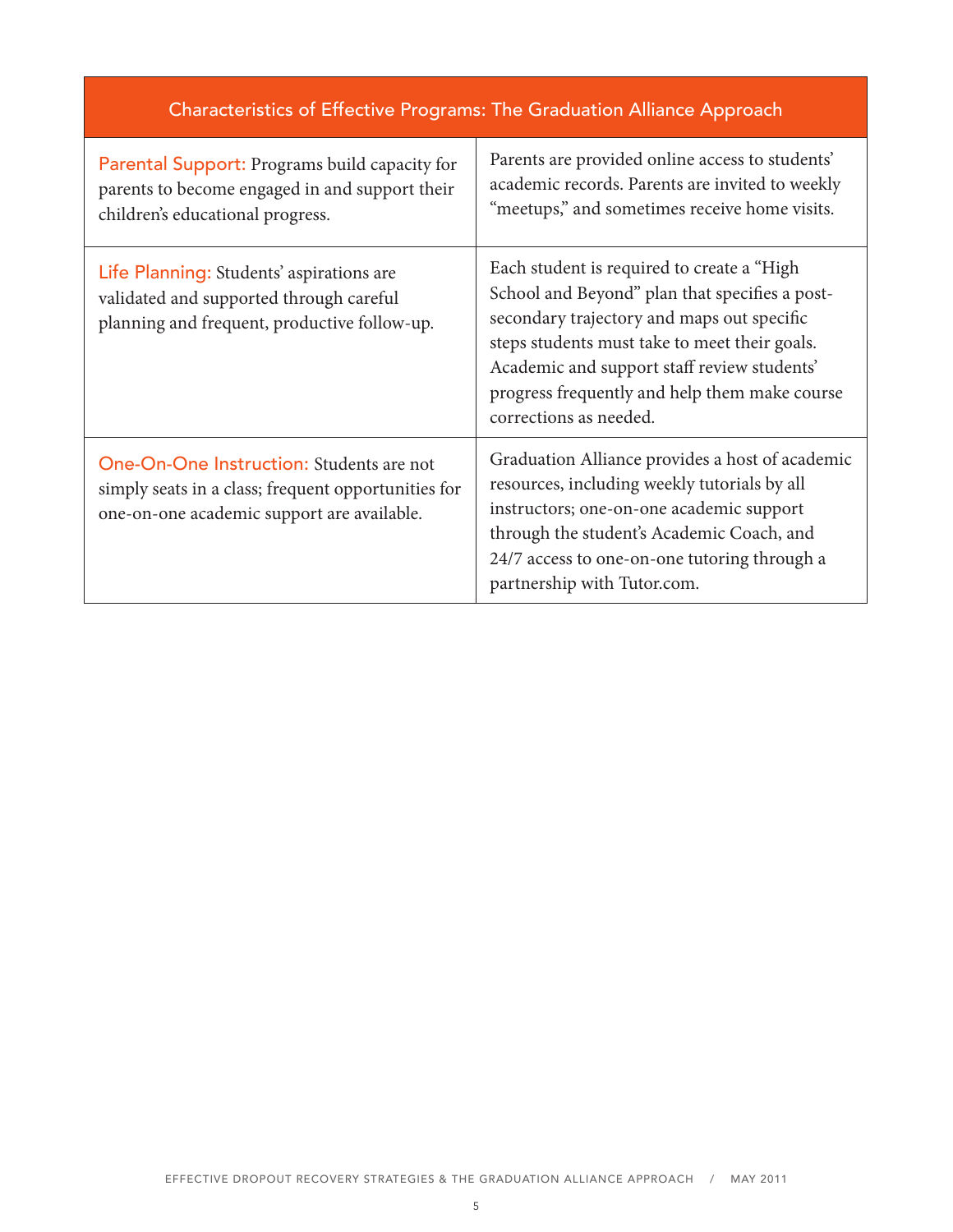# **ii.** The Cost of Dropping Out

#### **ii.1 economic cost**

The cost of dropout crisis is often described in terms of the personal earning power of students who drop out versus those who graduate from high school (Rumberger 1987). However, personal income impacts the national economy in myriad ways. Several studies have offered a number of staggering statistics to describe the devastating economic impact the current dropout rate can have in the short and long term. For example:

- The National Conference of State Legislatures notes that the education level of America's current generation of workers will not approach that of the previous generation (Deyé 2011).
- In 2006, women who dropped out of high school earned only about 65 percent of the income of their counterparts who had graduated; male dropouts earned slightly less than 70 percent (Tyler & Lofstrom 2009).
- Annually, dropouts pay about 58 percent less in federal and state income taxes yearly; assuming a dropout cohort of 600,000 eighteen year olds, this equates to a yearly loss of \$36 billion (Rouse 2007).
- Dropouts are more likely to rely on social programs such as welfare throughout their lives (Woods 1995). One study of families receiving Temporary Assistance for Needy Families (TANF) found that half of all single-mother TANF recipients are high school dropouts, and posited that if all welfare recipients who were high school dropouts had instead completed high school, the annual savings to these programs would approach \$2 billion (Waldfogel, et al 2007).
- Public health insurance spending is nearly 30 percent more for high school dropouts than for high school graduates (Muennig 2007).
- As the number of dropouts increases, so will the income gap widen as more young people are forced to take unskilled, lower-paying jobs (Woods 1995).

#### **ii.2 societal cost**

Because low socioeconomic status is so closely linked with a variety of negative social outcomes, the drop-out crisis is one of great social importance. For example, research has found that:

• Dropouts are more likely to engage in ongoing high-risk behavior than their graduate counterparts, creating a self-replicating pattern, such as teen pregnancy, delinquency, crime, violence, substance abuse, etc. (Woods 1995).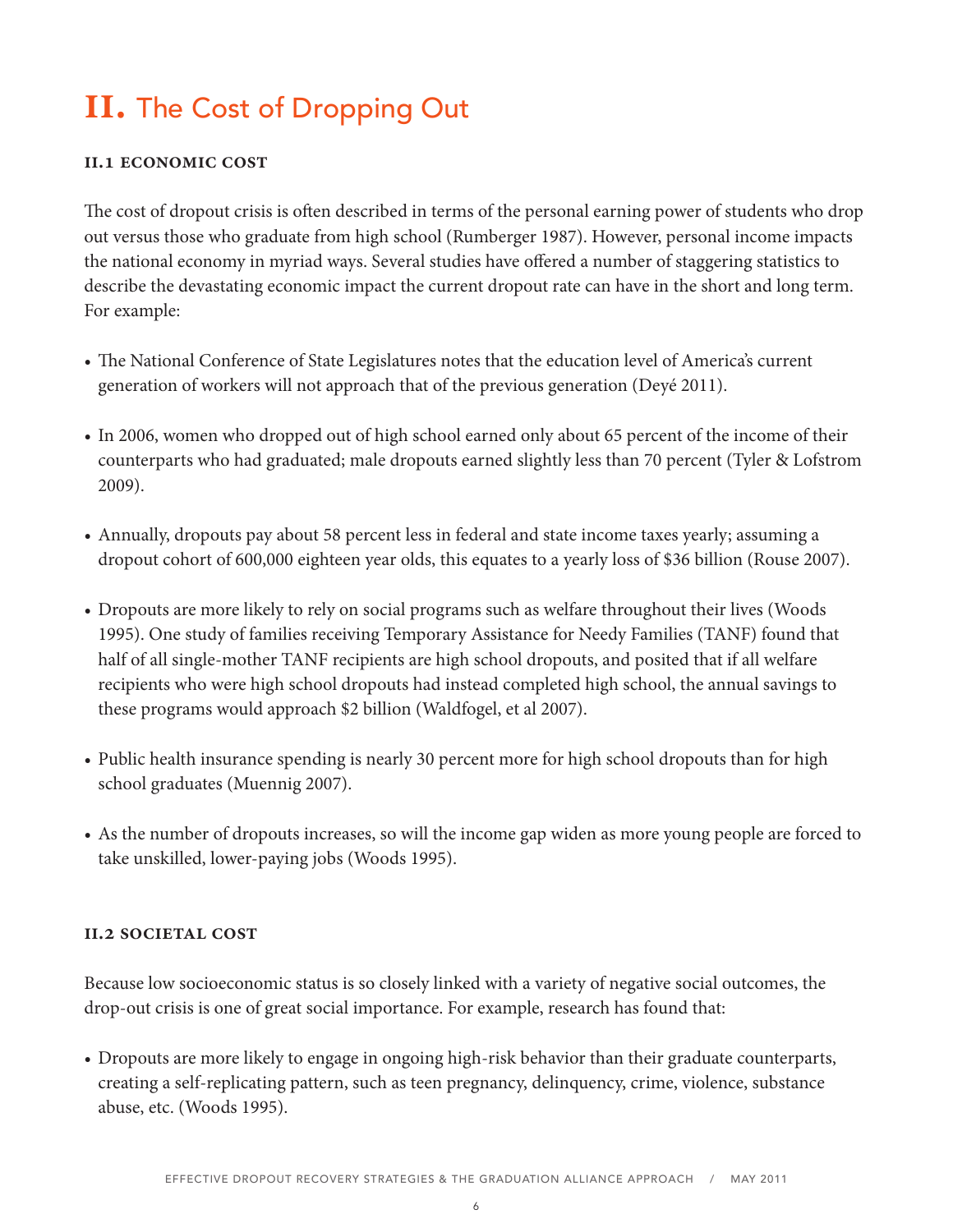- 68 percent of the nation's prison inmates are high school dropouts (Harlow 2003).
- Even one additional year of high school education may reduce the murder rate by 30 percent and nonviolent crimes by up to 20 percent (Lochner & Moretti 2004).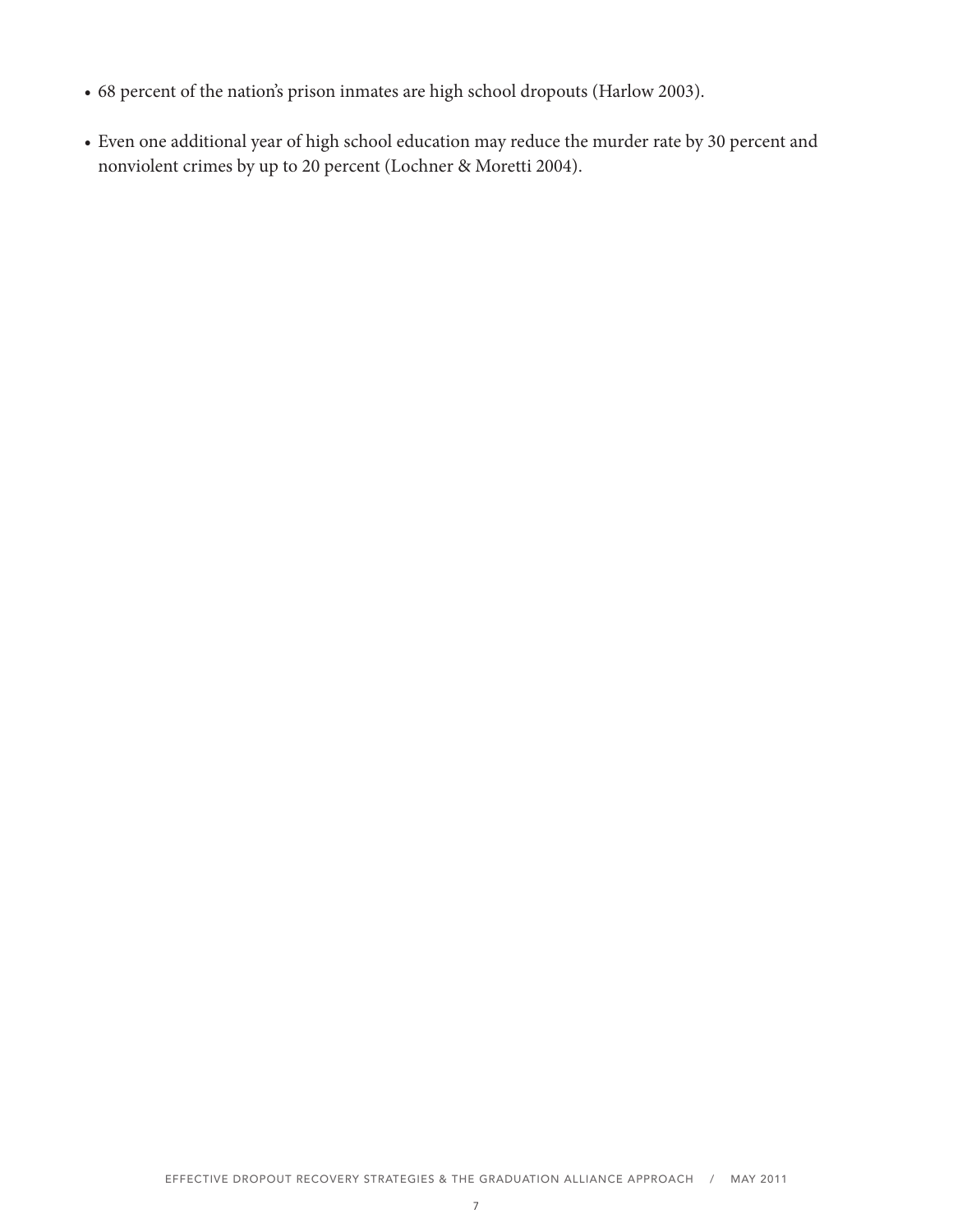# **III.** Dropout Risk Factors

Universally, literature on dropout prevention and recovery cites the complexity of dropout risk factors as a major barrier in effective intervention. Put simply, no two students may drop out for the same set of reasons, and the effective recovery of the student is highly dependent on the provision of a program tailored to each student's unique situation, addressing both academic and social factors (Lee & Burkam 2003; Rumberger 1987; Woods 1995).

Recent research is challenging the old belief that dropouts are mostly poor students with a history of academic failure. For example, using data from the 1998-2000 National Educational Longitudinal Study (NELS), one research study found that 20 percent of all students drop out, including 40 percent of students in the lowest socioeconomic group, but also 10 percent of students from the highest two socioeconomic groups (Almeida, et al 2006). And according to the 2006 seminal report, The Silent Epidemic: Perspectives of High School Dropouts, academic failure was only the fifth reason most frequently given for dropping out (Bridgeland, et al 2006).

Significant dropout risk factors can be classified into two general categories: School/Academic Factors and Personal/Social Factors. The following table illustrates some of the most commonly cited risk factors in each category.

| <b>School-Related Factors</b>                                                                                                                                                                                                                                                                                                                                                                                                                                                                                                                                                                                                                                                                                                                                                                                                                                     | <b>Personal/Social Factors</b>                                                                                                                                                                                                                                                                                                                                                                                                                                                                                                                                  |
|-------------------------------------------------------------------------------------------------------------------------------------------------------------------------------------------------------------------------------------------------------------------------------------------------------------------------------------------------------------------------------------------------------------------------------------------------------------------------------------------------------------------------------------------------------------------------------------------------------------------------------------------------------------------------------------------------------------------------------------------------------------------------------------------------------------------------------------------------------------------|-----------------------------------------------------------------------------------------------------------------------------------------------------------------------------------------------------------------------------------------------------------------------------------------------------------------------------------------------------------------------------------------------------------------------------------------------------------------------------------------------------------------------------------------------------------------|
| Loss of interest in school (Bridgeland, et al 2006;<br>$\bullet$<br>Woods 1995, Philadelphia Youth Network 2006)<br>Lack of credits (Bridgeland, et al 2006;<br>$\bullet$<br>Philadelphia Youth Network 2006; New York City<br>Department of Education 2006)<br>Significant absenteeism (Bridgeland, et al 2006)<br>Interaction with peers who did not value school<br>(Bridgeland, et al 2006)<br>Too much freedom/too few rules (Bridgeland, et<br>$\bullet$<br>al 2006)<br>Academic failure (Bridgeland, et al 2006; Woods<br>$\bullet$<br>1995)<br>Language deficiencies (Steinberg & Almeida 2004;<br>$\bullet$<br>Philadelphia Youth Network 2006; Martin<br>& Halperin 2006)<br>$\bullet$<br>The feeling that no one at school cares<br>$\bullet$<br>(Philadelphia Youth Network 2006)<br>Fearing for safety/bullying (Philadelphia Youth<br>Network 2006) | The need to work (Martin & Halperin 2006;<br>Woods 1995)<br>Pregnancy/childcare (Philadelphia Youth<br>Network 2006)<br>Legal issues (Philadelphia Youth Network 2006);<br>National League of Cities 2007; Harris 2006)<br>Substance abuse issues (Woods 1995)<br>Lack of family support (Woods 1995)<br>Foster care/homelessness (Philadelphia Youth<br>Network 2006; National League of Cities 2007)<br>Migrancy (Cranston-Gingras 2003)<br>Transportation/Geographical Isolation<br>(Harris 2006)<br>Social Anxiety (Van Ameringen, et al 2001)<br>$\bullet$ |

## COMMON DROPOUT RISK FACTORS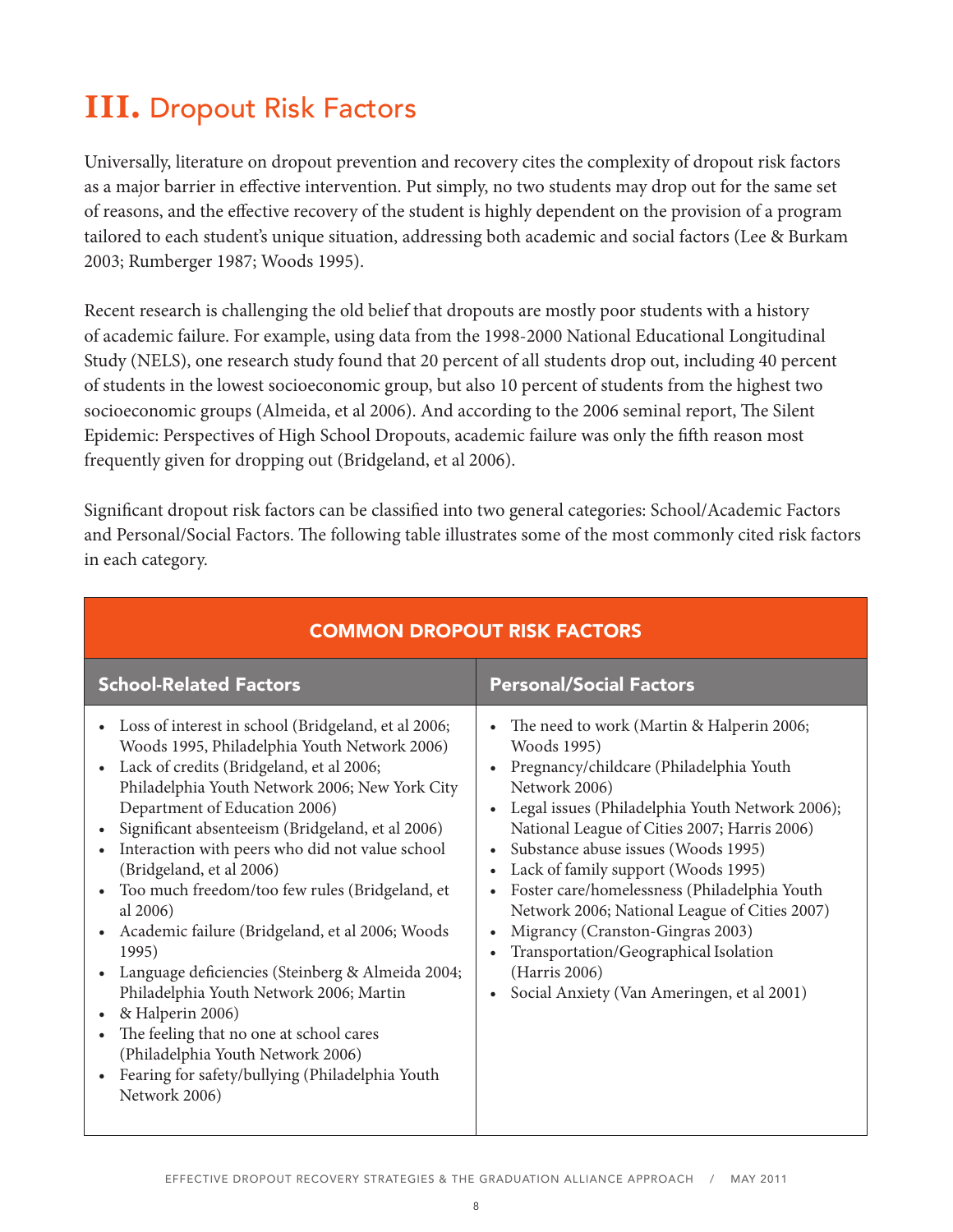Complicating the process of identifying specific dropout risk factors and targeting them for intervention, individual factors are often part of larger, complex cause-effect chains. For example, a student may lose interest in school, causing him/her to engage with a negative peer group, causing him/her to begin abusing drugs and alcohol, causing a significant absenteeism problem. While early intervention and effective remediation of these risk factors is critical, it is just as important to consider all of the confounding factors and to assess and address the originating risk factor(s) (Stern 1986).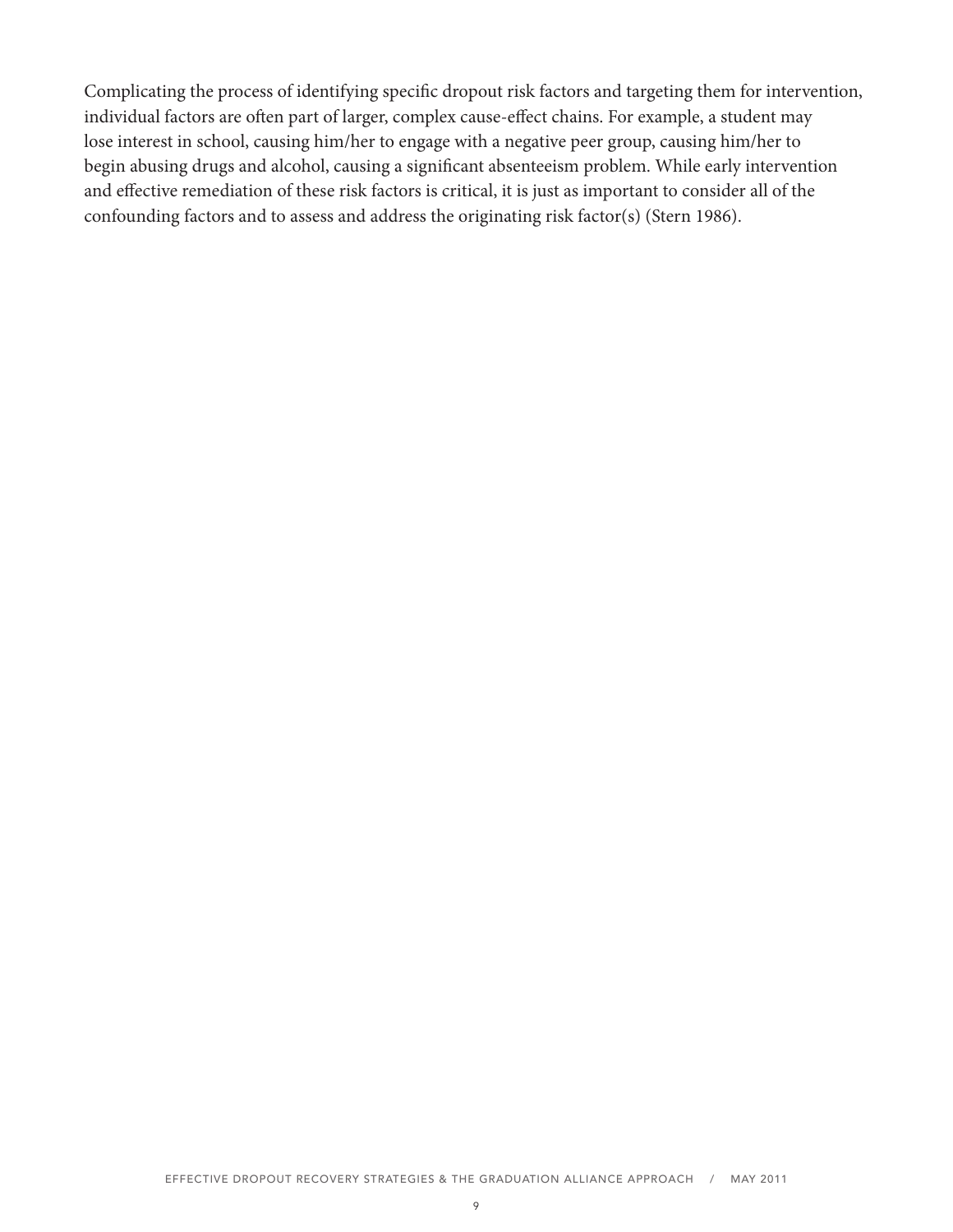# **IV.** Successful Strategies in Dropout Recovery

While a great deal of research on dropout prevention programs exists, only a small segment addresses dropout recovery. Dropout recovery research tends to be based on anecdotal — rather than scientific evidence of effectiveness. In addition, dropout recovery research reviewed for this paper tends to focus on overall success, and does not delineate, for example, specific strategies within a particular successful program that may or may not have had a significant impact on the program's overall success. Even so, an analysis of dropout recovery research reveals specific activities and strategies associated with successful programs that are highlighted again and again. These activities and strategies generally fall under five broad categories: Program Management and Administration; Identification and Recruitment; Academic Support; Post-Secondary Advancement and Support; and Coaching/Mentoring.

#### **iv.1 program management and administration**

The task of identifying, recruiting, and re-enrolling dropouts has traditionally fallen to high schools and school districts. While research indicates that there are a number of successful practices and challenges associated with the management and administration of programs, this area also represents the greatest source of challenge. Most of the available research in this area focuses on the importance of, and challenges relating to, program funding, location, staff, and monitoring/evaluation.

### *Funding/Reporting Mechanisms*

Typically, dropout recovery programs are funded using state and federal funds—perhaps augmented with local grant money and contributions. The challenge of this funding model for dropout recovery programs is that funding may vary from year to year— sometimes significantly. In some cases, loss of public funding can be devastating to a program (Knepper 1988; Harris 2006). With such vagaries in funding, programs are not able to plan for or implement long-term activities and strategies, or to reliably offer the same services from year to year. In addition, abrupt changes to funding may cause programs to lose a substantial investment made in recruiting and training highly qualified program staff, as budgets are no longer able to accommodate salaries commensurate with staff expertise and experience (Hoye & Sturgis 2005).

Compounding the challenges associated with fluctuations in program funding, districts with a high percentage of dropouts — particularly those who may drop out multiple times over the course of their high school careers — can experience loss in state funds tied to enrollment and attendance (Berliner & Barrat 2009). In essence, the schools and districts with the greatest need for effective dropout recovery programs may also experience the most significant funding challenges.

Graduation Alliance's cost model reflects a keen understanding of districts' funding challenges. All costs associated with the program are directly tied to the individual student and are generally based on the basic funding allocation for a student in a given state. For example, Instructors and Local Advocates are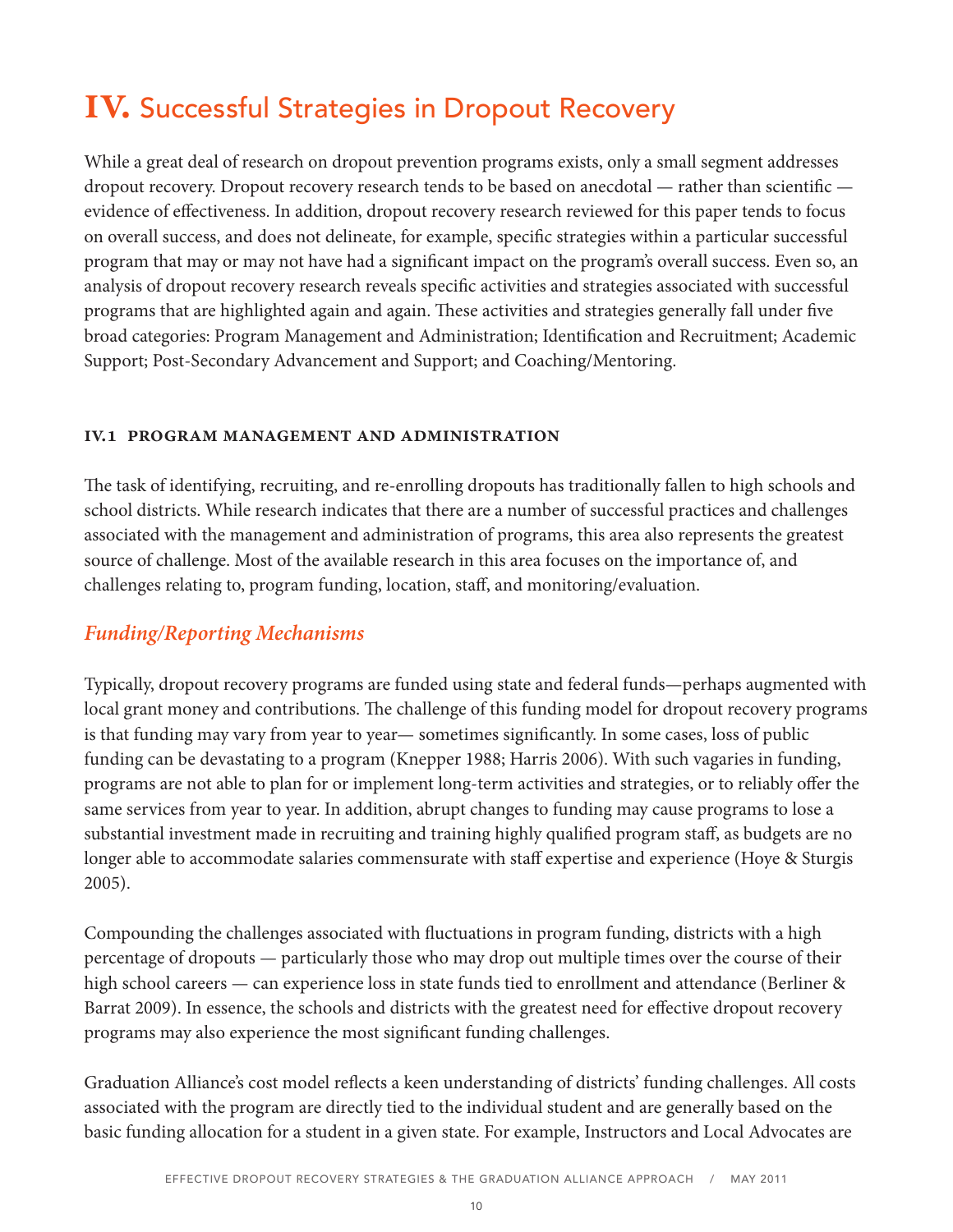paid per student based on the satisfactory progress of the student. Basing costs on student enrollment virtually eliminates unanticipated funding changes and ensures that a consistent and comprehensive suite of services is available to districts of any size — large or small. By basing its cost structure on the basic funding allocation for a student — a stable benchmark — Graduation Alliance is able to offer districts a complete program with little financial risk.

## *Program Location*

Research on dropout prevention and recovery indicates that the physical location of a recovery program may be critical in attracting and retaining students. Because many dropouts have experienced a significant "disconnect" from their home school or the school setting in general, offering a program that would require them to return to their school building may actually create a disincentive to complete high school (Hoyle & Collier 2006; Woods 1995).

In fact, several dropout programs deemed successful attribute their success to locating their programs outside the school walls. For example, a dropout recovery program in Colorado Springs created a "digital campus" in a local mall. The program became so popular — both with dropouts and with students simply wanting to recoup lost credits —that it quickly expanded to a second location (Hoyle & Collier 2006). Another program linked nearly 30 "satellite" program sites throughout the community to offer yearround classes available weekdays and weekends (Martin & Halperin 2006). One of New York City's most successful recovery programs, the Young Adult Borough Center program, provides access to instruction with full-time evening classes at community- based sites (New York City Department of Education 2006).

The location of programs outside of traditional school walls is beneficial for several reasons. First, when simply getting to school is a challenge for students (e.g., in rural areas or when traditional school hours conflict with work requirements), having "anytime, anywhere" access to academic instruction can be an effective solution (Harris 2006, Woods 1995). In addition, often school capacity can be a stumbling block for effective alternative education programs. Implementing instruction off campus can allow programs to accommodate more students (Hoye & Sturgis 2005).

Locating programs outside of the school can also help students overcome strong negative associations they may have with the high school experience (Stern 1986, Deyé 2011). For example, services offered in an Oregon school district purposely located the program off campus because students were unwilling to attend workshops or receive services in the high school — even if such services did not require their fulltime attendance at the school (Knepper 1998).

Research suggests that the use of technology is an effective strategy for re-engaging dropouts without having them return to the physical school location. Technology tends to be inherently motivational to students — it is a "youth friendly" option (Harris 2006). In addition, technology affords remote access to instruction and communication — a benefit that is particularly important to students who have negative perceptions of or simply feel out of place in traditional high schools, (Cranston-Gingras 2003; American Youth Policy Forum 2006). Technology also provides an important option for students who are workbound or home-bound, for example due to parenting responsibilities (Philadelphia Youth Network 2006).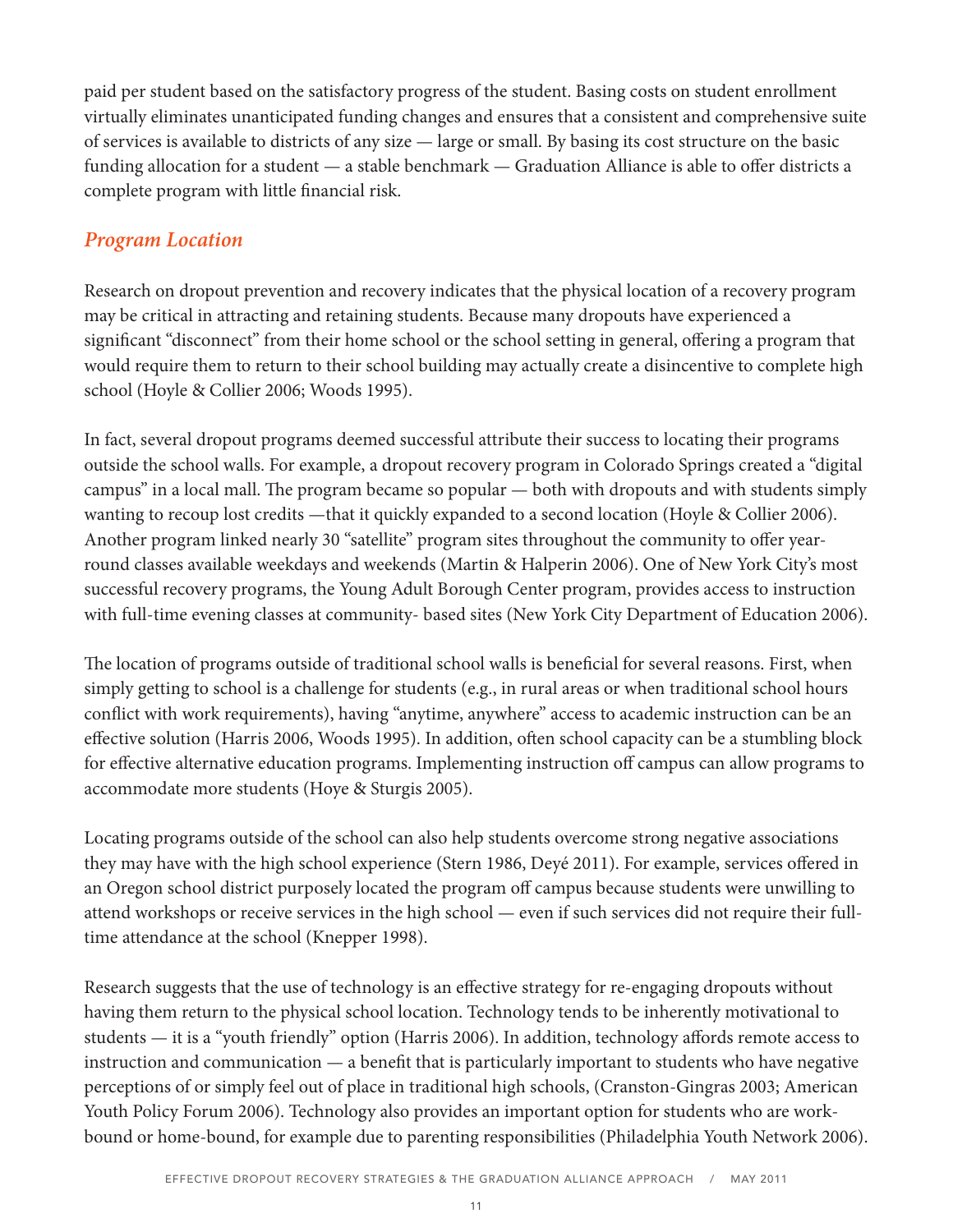Finally, technology represents an effective way to stay in touch with students who may be highly mobile — such as migrant students (Cranston-Gingras 2003).

One of the hallmarks of the Graduation Alliance approach to dropout recovery is its use of technology to deliver both instruction and support. Graduation Alliance provides each student, as needed, with a laptop (including 3G wireless connectivity and an offline player for times when Internet connectivity is not available). Thus, students have access to "anytime/anywhere learning," and can complete courses at a pace and schedule that works within their lives. In addition, Graduation Alliance students have access via email, phone, instant messenger, and feedback mechanisms within the learning management system to Instructors, Academic Coaches, and Local Advocates, as well as 24/7 tutoring provided through Tutor.com.

## *Program Staff*

Research also indicates that both the qualifications and attitudes of staff providing dropout recovery services and instruction are critical in retention of students in the program. In particular, staff must:

- Participate by choice in the program. Programs that constitute a "dumping ground" for unqualified,unmotivated staff can further alienate students from the educational setting (Aron 2006; Woods 1995);
- Play a role in designing the program they are implementing to increase educator buy-in (Aron 2006);
- Have the capacity and training to create a caring and respectful learning environment in addition to content-area competency (Woods 1995; Brush & Jones 2002);
- Receive ongoing, high-quality professional development both in instructional pedagogy and in atrisk youth issues (Aron 2006; NCYCDE 2006; Harris 2006);
- Receive frequent formal and informal feedback and evaluation to ensure continued growth and effectiveness (Woods 1995).

Graduation Alliance emphasizes both professional qualifications and temperament in all staff members who work with students. Its comprehensive staff interview process focuses on identifying positive motivations for working with the dropout population.

Graduation Alliance staff also looks for experiences or activities that corroborate these motivations. For example, staff members may have dropped out of school themselves or have left the teaching profession because they wanted to reach highly at-risk students and were unable to do so in the traditional school structure. Staff members may also have a keen interest and involvement in community and charity activities.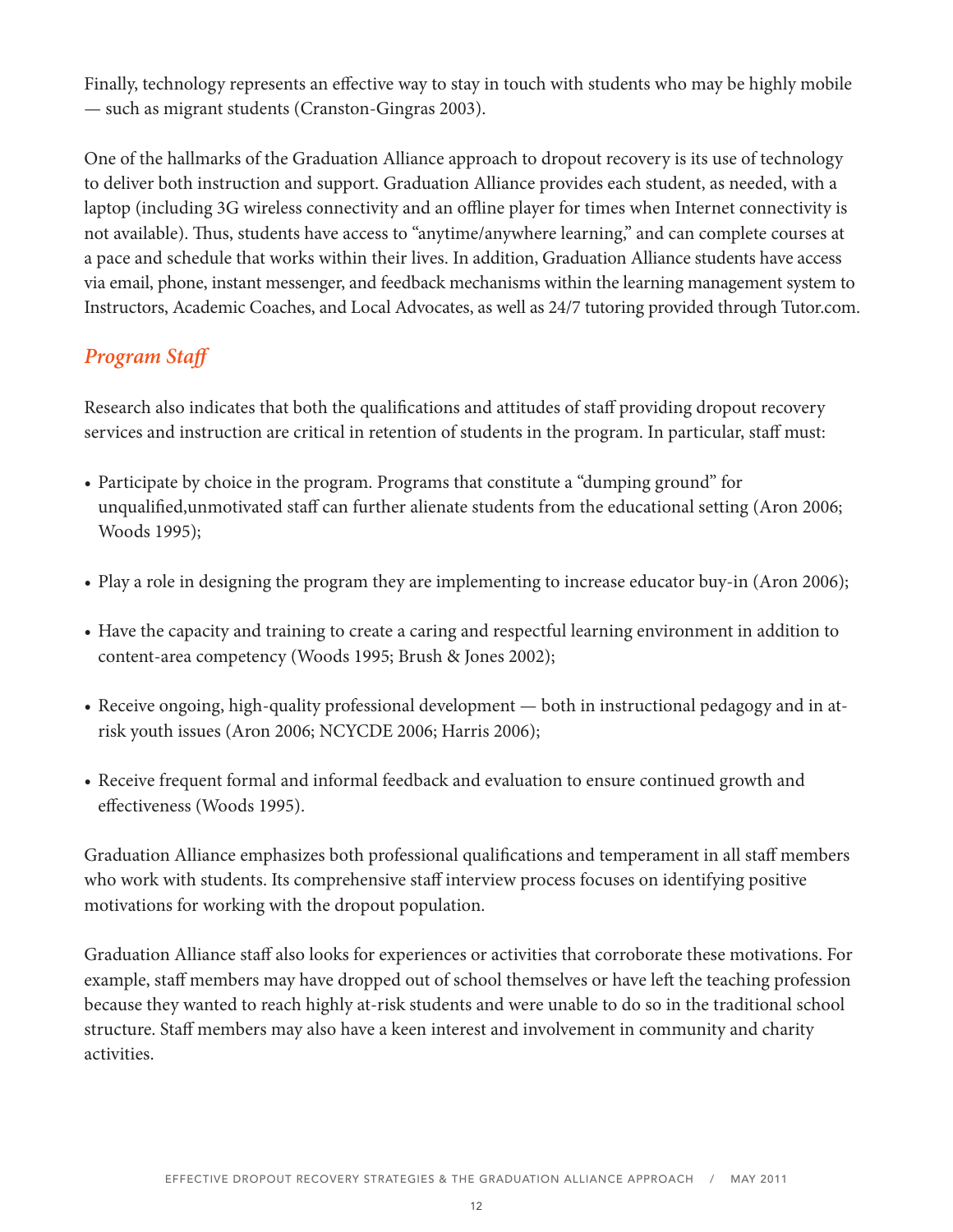In addition to careful screening to ensure that staff members have the desire necessary to work with this highly at-risk population, each Graduation Alliance staff member must demonstrate professional qualifications and must participate in regular formal and informal staff development. For example:

- All staff members receive in-depth orientation training focusing on their specific areas of student support;
- All staff members participate in staff meetings at least monthly;
- All staff members participate in periodic review/discussions of "best practice" in dropout recovery;
- Annually, all employees participate in a company-wide "Dropout Recovery Summit."

Graduation Alliance also emphasizes that clear, consistent, open, and timely performance feedback is critical to improving the quality of its staff and the program, and, ultimately, to improving student outcomes and parent/student satisfaction. The Graduation Alliance Principal conducts formative performance reviews with Instructors every six months, and an official, summative performance review is conducted once each year. Academic Coaches and Local Advocates receive formal performance evaluations yearly. In addition, all staff members are evaluated based on student performance.

# *Program Monitoring and Evaluation*

Effective programs use comprehensive data to assess students' status and overall program effectiveness at regular intervals and to make course corrections as needed. Yet, many schools and districts lack the resources to engage in the level and intensity of data collection and analysis needed to make wellinformed program decisions (Weiler 1994, Aron 2006). Often, dropout recovery and other "second chance" programs are held up to much less scrutiny than regular school programs. Yet, argue some researchers, programs serving students who have dropped out or are at risk of dropping out must be held to at least the same standard of data collection and close monitoring as regular school programs (Hoye & Sturgis 2005).

In other cases, schools and districts may simply lack "good" data. Their data may be limited to student academic performance and broad demographic information. However, as previously stated, students drop out for a host of interconnected reasons, and failing to consider data about the "whole child" can dilute a program's effectiveness (National League of Cities 2007).

Graduation Alliance uses a robust data collection system that incorporates comprehensive data on a variety of student factors. During the enrollment phase, recruiters record data specific to students' reasons for dropping out of school, attitudes toward schoolwork and the future, available family supports, special circumstances (e.g., teen pregnancy/parenting, foster care, substance abuse, migrancy, etc.). This data is used to craft a tailored program providing specific supports to the student, and to inform general program implementation decisions. As students progress through the academic portion of the program, academic performance data (including time on task) is available at any time. In addition, students are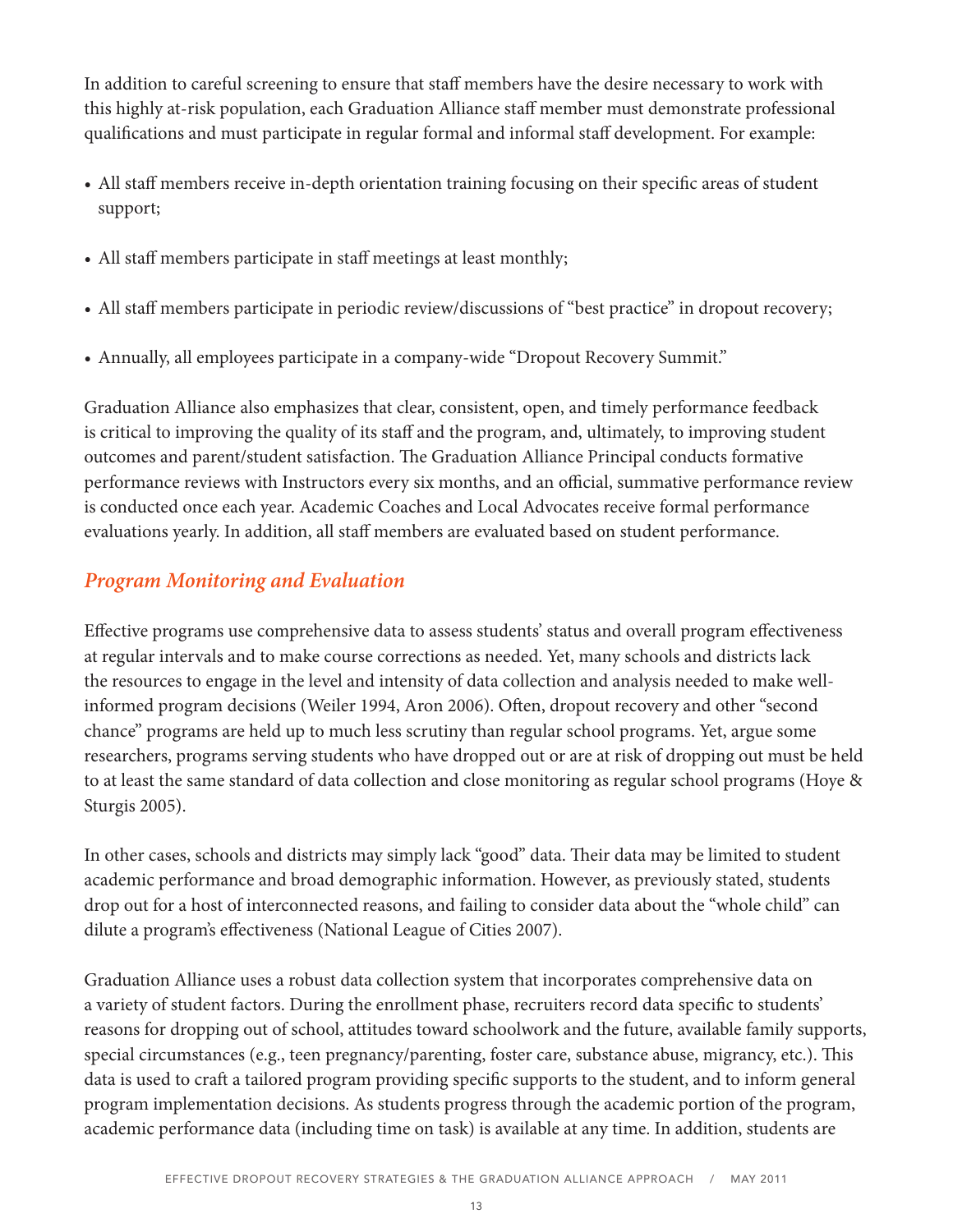held to district diploma standards, including state assessments, and student performance in relation to these standards is an important part of individual student and overall program effectiveness review. Graduation Alliance's management team meets weekly or monthly to gather feedback from the Academic Coaches, Instructors, and district partners. The sales team meets with the customer services director and program implementation manager at least monthly to ensure that communication and feedback is flowing between the two groups. Graduation Alliance makes minor course corrections based on this feedback. Every six to eight weeks, the executive team provides to the Board of Directors recruitment and retention data, business-impact metrics, and other data. This data is also used to make minor program adjustments.

Additionally, once a year, Graduation Alliance brings all employees together for a company-wide "Dropout Recovery Summit." Staff members review past-year performance and explore the latest best practice research in small groups, determining which promising practices might be incorporated into the program. Following the Summit, the management team meets to prioritize initiatives for the year.

#### **iv.2 student identification & recruitment**

The re-engagement of a student who has dropped out is a complex and challenging process. Schools and districts must contend with outdated or inaccurate contact information, challenges associated with segments of the dropout population that may be particularly difficult to locate, and the negative associations dropouts and their families may have with school. In many cases, even effective dropout recovery programs fail to recruit enough students to fill the available slots (Bloom 2010).

### *Recruitment through Multiple Channels*

Research indicates that effective programs tend to recruit students through multiple channels. In fact, a study of dropout prevention and recovery programs in California found that a major reason for the programs' ineffectiveness was that students simply did not know about the programs (Stern 1986). In recruiting dropouts, research indicates that having a good "referral system" that might involve, for example peer-to-peer outreach or outreach through community-based organizations, is critical (Hoye & Sturgis 2005, Harris 2006). In addition, communication content and methods should be geared to attract young people (Harris 2006; Bloom 2010).

For highly mobile populations (such as migrant students or students in foster care), the identification and recruitment process is particularly challenging and requires a great investment both of staff and time (Cranston-Gingras 2003; Philadelphia Youth Network 2006). One successful program that focused on recruiting migrant dropouts employed a full-time outreach specialist as well as several "on-the-ground" recruiters. Recruiters relied heavily on migrant agencies and other community organizations to reach this highly mobile population (Cranston-Gingras 2003).

One study of programs assisting dropouts in transition from high school also suggested that providing tangible and intangible incentives for joining a program may be a highly effective recruitment tool. This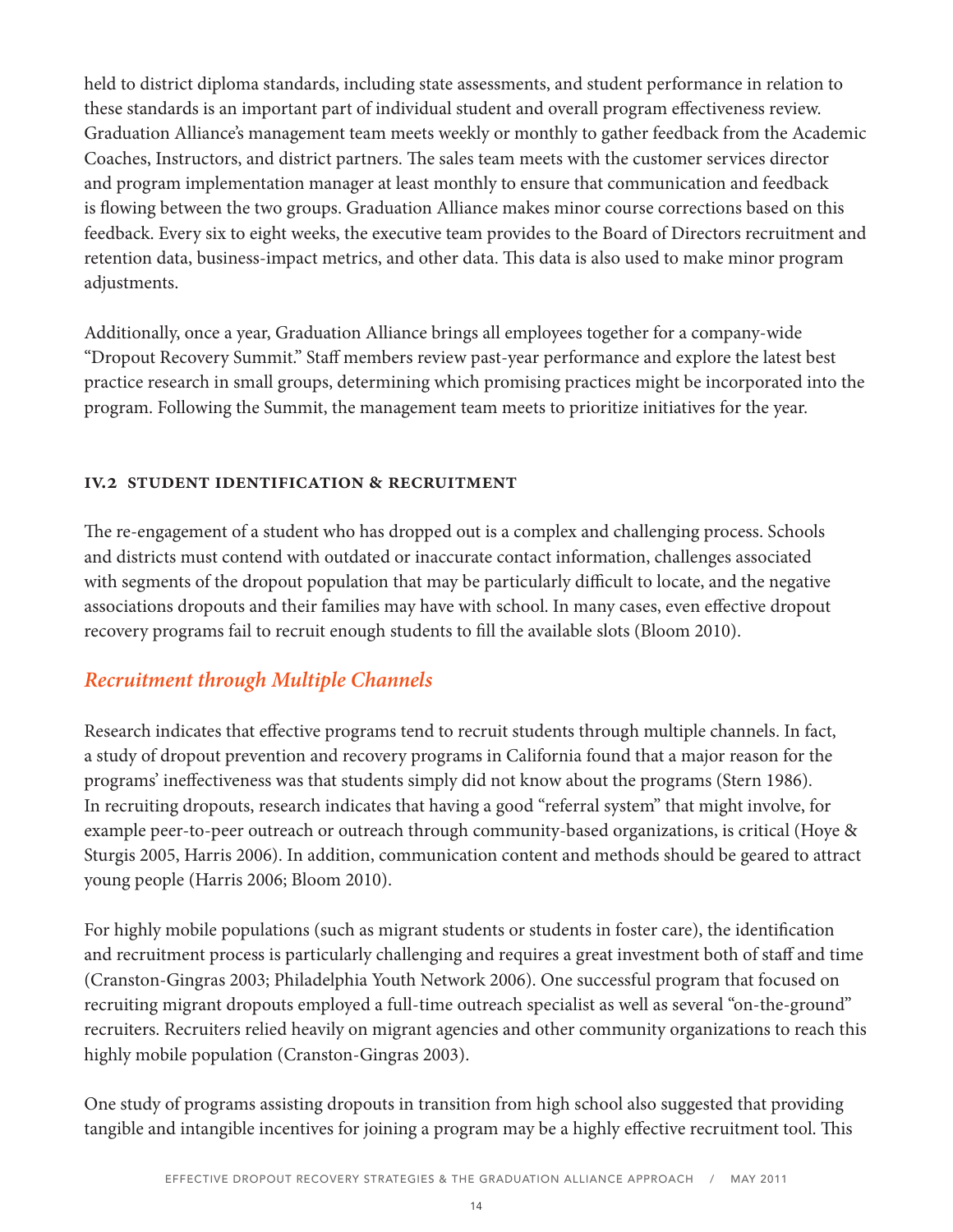may include a financial or material incentive or the opportunity to provide community service (Bloom 2010).

Graduation Alliance implements a consistent, clearly articulated, and comprehensive process for handling recruitment of students from start to finish. Each recruiter receives thorough training on effective recruitment strategies, and uses scripts customized to each phase of the recruitment process to ensure accuracy and consistency. Using a contact list of eligible students provided by the district, local recruiters begin with a series of phone calls to students and/or their families. Graduation Alliance staff reports that over 90 percent of the students who enroll in the program are recruited within the first three phone calls.

Additional recruitment strategies include:

- Letters and post cards sent by Graduation Alliance on behalf of the school district;
- Use of a search service to locate an eligible student's family, friends, and/or neighbors;
- Flyers with tear-off contact information hung in community centers (with District approval);
- Meetings with community resource centers to introduce the program and ask for referrals;
- Postcards left with school district and community resource center staff to hand out to students and their families.

Graduation Alliance staff also emphasizes a very short time frame between initial recruitment and follow-up. For students who are pre-approved for eligibility by the school district, if a student wants to join the program, recruiters sign them up immediately and then hand them off to their Academic Coach to walk them through the orientation, and get them registered for the first course. They then coordinate a laptop pick-up and meeting with their local Local Advocate within the first week of program implementation.

Students who are not on the "pre-approved list" are often referrals to Graduation Alliance. These students require district eligibility verification, which typically only takes between 24 and 48 hours. Once the district has approved the student, Graduation Alliance staff follows up within one business day of receiving the approval.

The Graduation Alliance approach to students is inherently motivational. In fact, of the students contacted by Graduation Alliance staff during a recruitment drive, typically only nine percent of eligible students do not want to enroll. In addition, Graduation Alliance has created a Points/Rewards program that gives students tangible, desirable rewards for performance. Student can earn points for: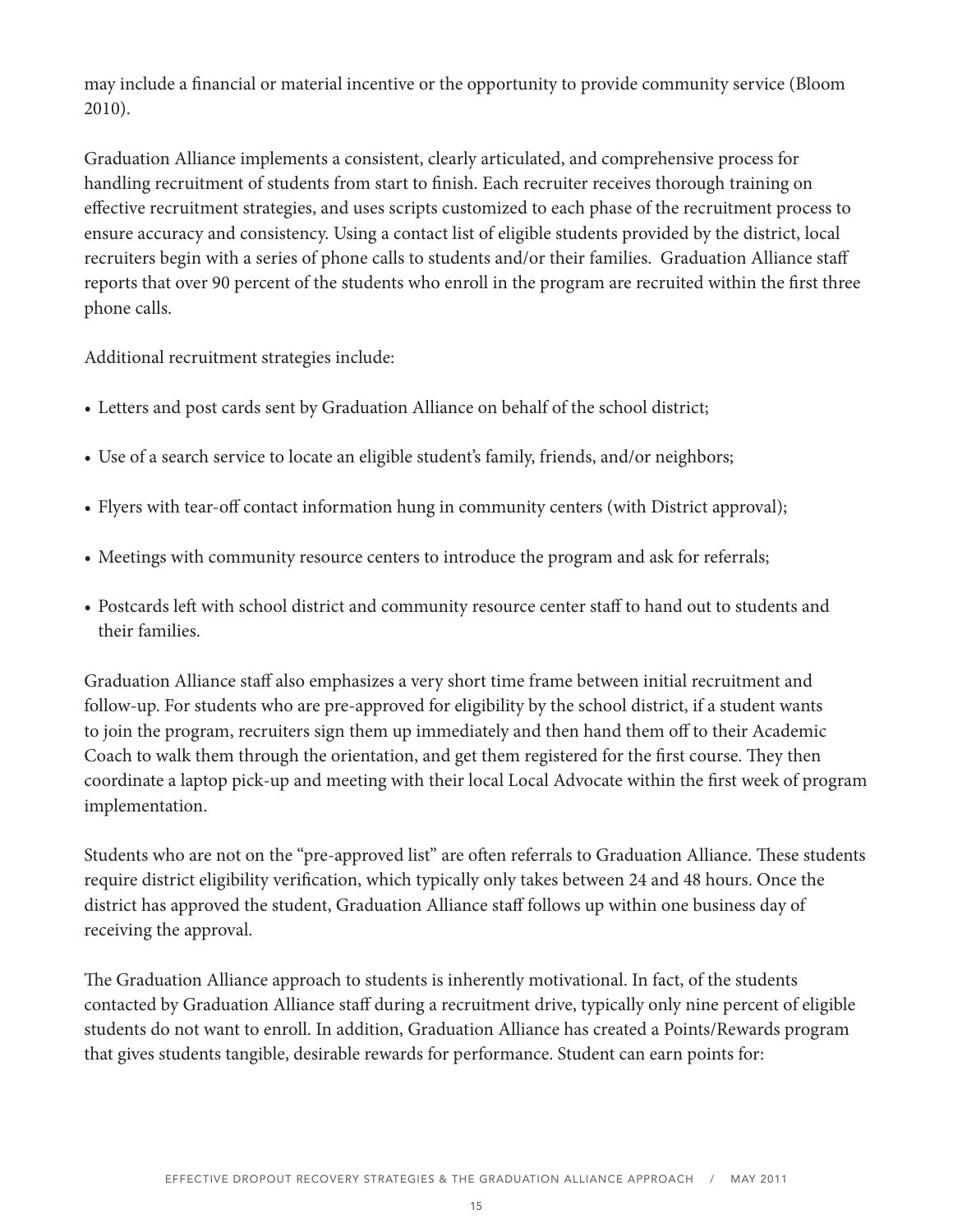- Logging into classes;
- Submitting assignments (with a passing grade);
- Passing a final exam;
- Completing a quarter-credit class;
- Reaching the Honors pace (3 quarter-credit classes a month);
- Completing a monthly student response form;
- Attending a meetup with a Local Advocate.

Points can be redeemed for real-world merchandise, such as gift cards, cellular phone credit, electronics merchandise, or a cap and gown for their graduation day.

# *Tailored Options*

As previously stated, the reasons for dropping out are numerous and complex, involving both academic and social issues. Thus, in order to successfully recruit and retain dropouts, programs must demonstrate that they have a variety of options and strategies available to address the specific challenges of each student (Rumberger 1987; Hoye & Sturgis 2005; Philadelphia Youth Network 2006; National League of Cities 2007). In some cases, programs that have demonstrated high levels of success create differentiated "tracks" within the program based on the specific over-age, under-credited youth—a significant portion of NYC's dropout population (New York City Department of Education 2006). And at an Austin, Texas, dropout recovery program, an Impact Team was assigned to tailor intervention programs for all Austin campuses. Eighty percent of the interventions resulted in improvements in student discipline, attendance, and grades (Chmelynski 2006).

Personal choice is also a key ingredient in motivating students to return to school, and offering a variety of options and supports can help students buy into the program. Students must feel they have a choice in how they attain their high school diploma. This requires the availability of many options and that students really think about what they want for the future and what will work for them in terms of attaining an education (Hoye & Sturgis 2005).

As previously described, the technology used to deliver Graduation Alliance programs affords significant flexibility. Courses are broken into manageable units, and students are able to work through the program at their own pace, based on a mutually- agreed upon Student Learning Plan developed with the help of the student's Academic Coach. The initial Learning Plan is developed after the student takes a career interest inventory and completes a High School and Beyond Plan. A Student's Learning Plan can be modified based on life events or evolving interests. In addition, the provision of a personal Academic Coach and Local Advocate affords the highest level of program customization.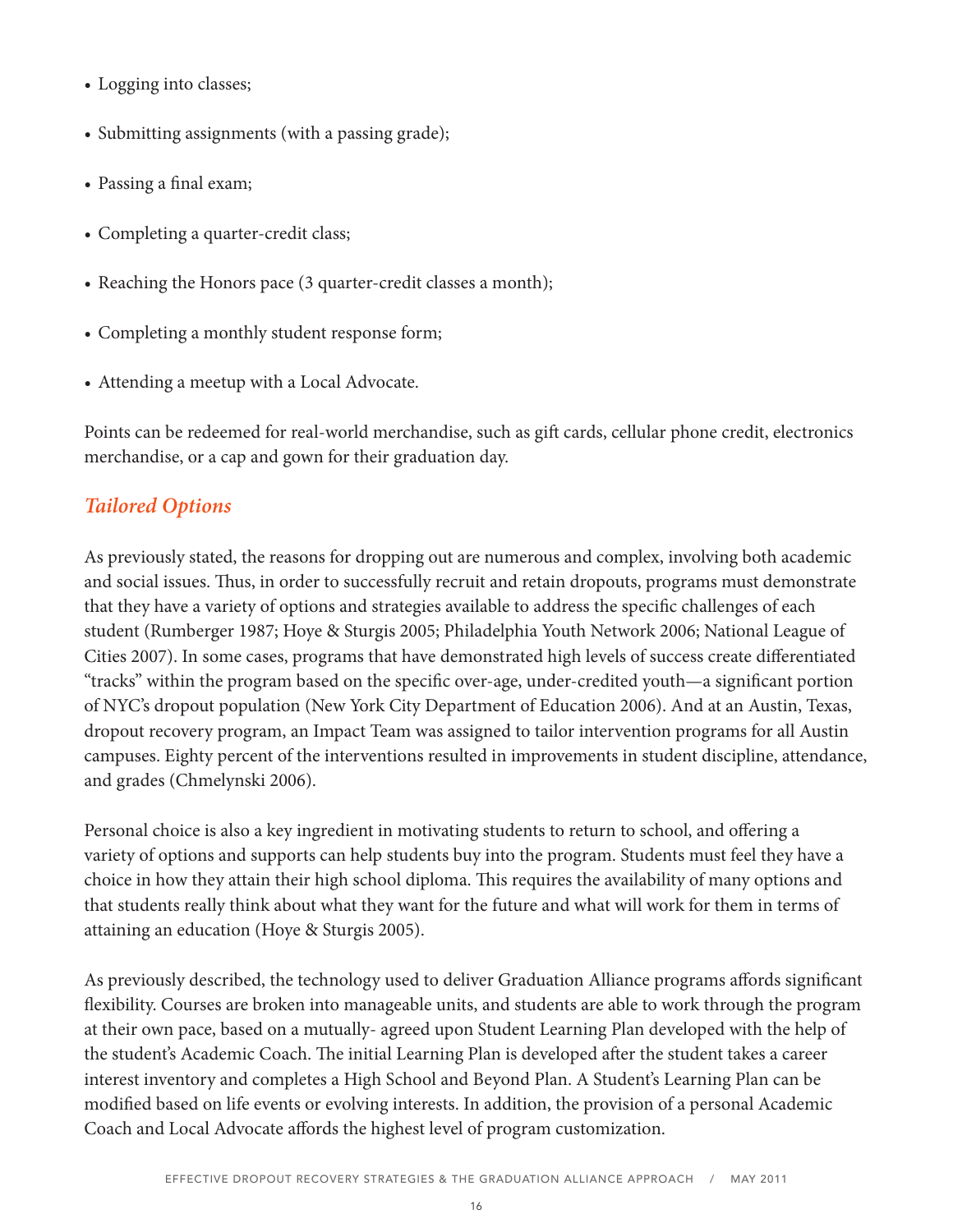### *Case Management*

Research also suggests that successful programs must coordinate both academic supports and social supports (Woods 1995; Philadelphia Youth Network 2006; American Youth Policy Forum 2006; Brush & Jones 2002, Aron 2006). Often, successful programs provide a "case management" approach, in which an individual or team is assigned to identify current academic and social barriers to graduation and to marshal appropriate academic and social resources. If a suitable option is not available for a particular student, and there is no one in charge of creating one, students are less likely to enroll and persist in a dropout recovery program (Stern 1986).

The ability to serve youth well depends greatly on the quality of the case management staff, and highquality, sustained professional development is critical. For example, program staff interacting with students should be trained to identify and access local resources and social supports (Philadelphia Youth Network 2006; Aron 2006). However in publicly funded programs it can be difficult to retain trained staff (Harris 2006; Berliner & Barrat 2009).

Graduation Alliance case management features a comprehensive intake process resulting in interventions tailored to each student's academic and social needs. During the intake interview, Graduation Alliance staff members determine specific academic and social needs, such as:

- Academic history;
- Reasons for dropping out;
- Current activities and time commitments (e.g., working, parenting, caring for a parent, etc.);
- Level of home support available;
- Access to and comfort with technology.

Recruiters log student responses into Graduation Alliance online system; the Academic Coach creates a customized student learning plan, and the Local Advocate works to address any social needs the student may have. Both the student's Academic Coach and Local Advocate stay with the student through successful completion of the program, ensuring the highest level of follow-up. Additional staff, including Instructors, Graduation Alliance Principal, and Graduation Alliance Student Services Specialists, provides ongoing support to the student based on cues from the Academic Coach and Local Advocate.

All Graduation Alliance staff members are rigorously trained to provide academic and social support to students. Training encompasses theory and practice related to highly at-risk students, the process of creating and monitoring student programs, accessing community support services and resources for students, developing effective study habits, and implementing interventions when needed. In addition to comprehensive initial training in these areas, staff members attend regularly scheduled meetings to discuss promising and best practices in dropout recovery.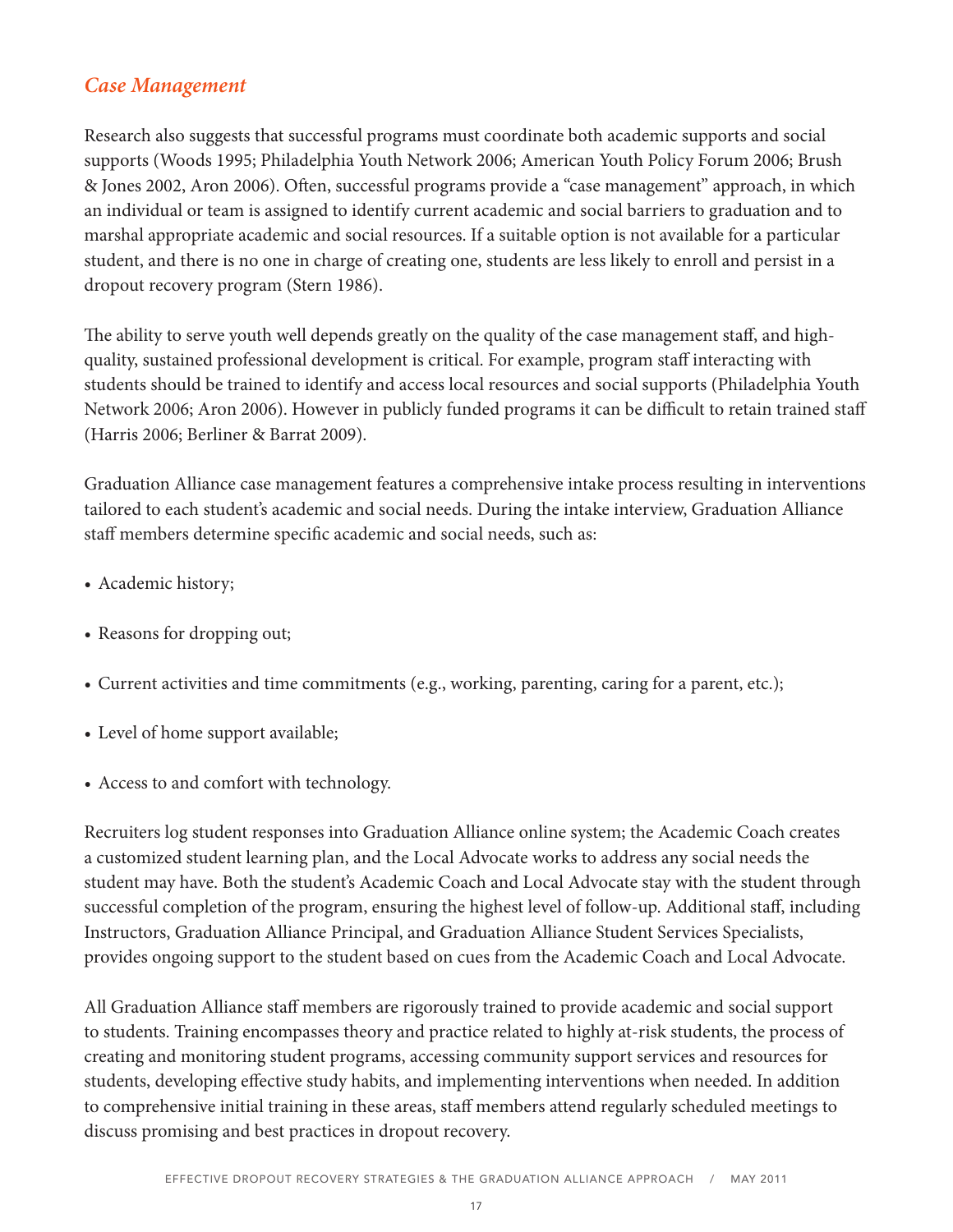#### **iv.3 academic strategies**

While academic failure is not the only factor that causes a student to drop out, it is nonetheless an important one. Research indicates that some of the most effective academic strategies include holding students to the same high standards as their peers in regular schools; providing the opportunity to accrue missing credits very quickly and at times convenient to the student; providing high-quality curriculum and instructional support, remediating English language proficiency challenges, and incorporating technology.

### *Academic Rigor*

A significant amount of research indicates that one of the key strategies in engaging/re-engaging students is the provision of an academic program based on very high standards and with strict codes of conduct (Bridgeland, et al; Lee & Burkam 2003; Woods 1995; New York City Department of Education 2006; Bloom 2010). This may be an effective strategy, in part, because it helps to counteract the chaos that a dropout may have experienced in his/her home life or previous school experience (Bloom 2010).

While academic failure is not the only factor that causes a student to drop out, it is nonetheless an important one.

Further, it is critical that both teachers and students are keenly aware of the standards and of the consequences for failing to meet them (Aron 2006; Martin & Halperin 2006). Some research indicates that requiring students and/or their parents to sign formal agreements to adhere to the standards—for both academic performance and student conduct—is an important step in ensuring student and parent buy-in to the program (Chmelynski 2006; Martin & Halperin 2006).

Traditionally, many dropout recovery programs have focused on helping students attain a GED, as opposed to graduating with a high school diploma. Yet, research has found that this

pathway may not be desirable for students who have dropped out. In a study of two GED-focused dropout recovery programs in the Austin Independent School District (AISD), for example, the majority of students who entered either program dropped out of the program without receiving a high school diploma or a GED. Researchers concluded that the estimated impact of these programs on AISD's dropout rate was nominal (Wilkinson 1994). In addition, dropouts who earn a GED typically experience a significantly lower rate of college enrollment and persistence and lower lifetime earnings than their counterparts who receive a high school diploma (Almeida, et al 2006; Tyler 2005). There is also a danger that, once set on the GED attainment "track," students may be less likely to re-enroll in regular high school classes and continue on a trajectory toward post-secondary education (Hoye & Sturgis 2005).

The Graduation Alliance program is designed not only to re-engage dropouts in school, but to help them persist toward a high school diploma and beyond. Graduation Alliance holds students to very high standards of both academic performance and personal conduct. Upon enrollment in the program, students and their parents must read and sign the Student Honor Code, terms of use, and a student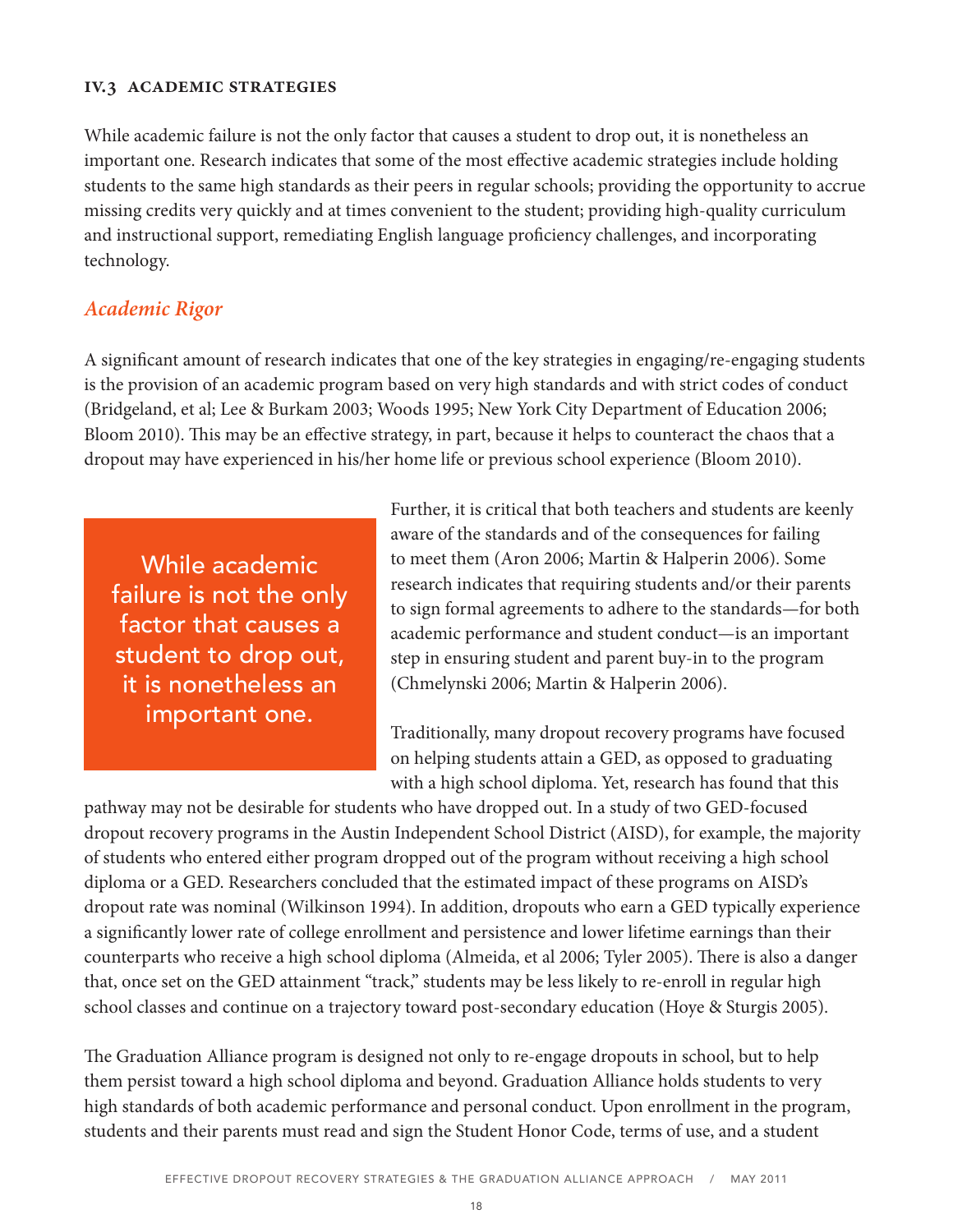contract. These documents clearly outline both students' rights and responsibilities, and describe the process for discipline based on failure to meet responsibilities. The first month a student does not make satisfactory progress, the student will be informed that he/she must make satisfactory progress in the next month or he/she will not be eligible to continue in the program. If a student has not made satisfactory progress for two consecutive months, the student will be removed from the program. Students are eligible to apply for re-entry, at which time the Graduation Alliance Principal evaluates the student's application, meets with him/her personally, and helps to reset and redefine student expectations.

## *Acceleration Opportunities*

The ability to quickly accrue credits has been emphasized as a key motivator for students who enroll in a dropout recovery program. Many dropouts feel overwhelmed at the possibility of having to repeat entire years of coursework in order to graduate. Allowing students to accelerate their learning can motivate them to re-enroll (Philadelphia Youth Network 2006; New York City Department of Education 2006; Hoye & Sturgis 2005; Berliner & Barrat 2009; Deyé 2011). New York City schools found this strategy particularly successful in recouping its most significant group of dropouts—over-age, under-credited youth (New York City Department of Education 2006).

In addition to making high school graduation seem a realistic possibility for dropouts, accelerated credit accrual provides significant flexibility critical in getting dropouts back on track. Accelerated credit accrual enables students with competing time demands, such as work and parenting, to "attend" school at their own pace and at a schedule that works within their daily lives (Brush & Jones 2002; Chmelynski 2006; Deyé 2011; Woods 1995; Martin & Halperin 2006; Tyler & Lofstrom 2009).

While one of the most frequently cited successful strategies, offering credit recovery/acceleration can pose challenges for schools and districts. First, when offering such programs within the walls of a school or other physical location, demand can exceed supply. In one study of dropouts returning to school in a California school district, researchers found that while accelerated credit recovery was an effective strategy in both recruitment and persistence of dropouts, more students requested enrollment in the district's credit recovery program than the district had the capacity to serve. Second, students may use multiple avenues to accrue credits—for example, high schools, colleges, work-study programs, etc. However, without a clearly articulated and carefully monitored graduation plan, these disparate efforts may not culminate in the correct number and distribution of credits needed to receive a high school diploma (Berliner & Barrat 2009).

Graduation Alliance offers a variety of methods for accelerating student progress. At its core, the program provides access to high school credit classes that will result in the attainment of a high school diploma. There is no minimum time for students to complete the classes, allowing students to accelerate their credit accrual to the level at which they are comfortable and their coursework is acceptable. In addition, Graduation Alliance has the capacity to serve any number of students who meet eligibility requirements and wish to enroll in the program.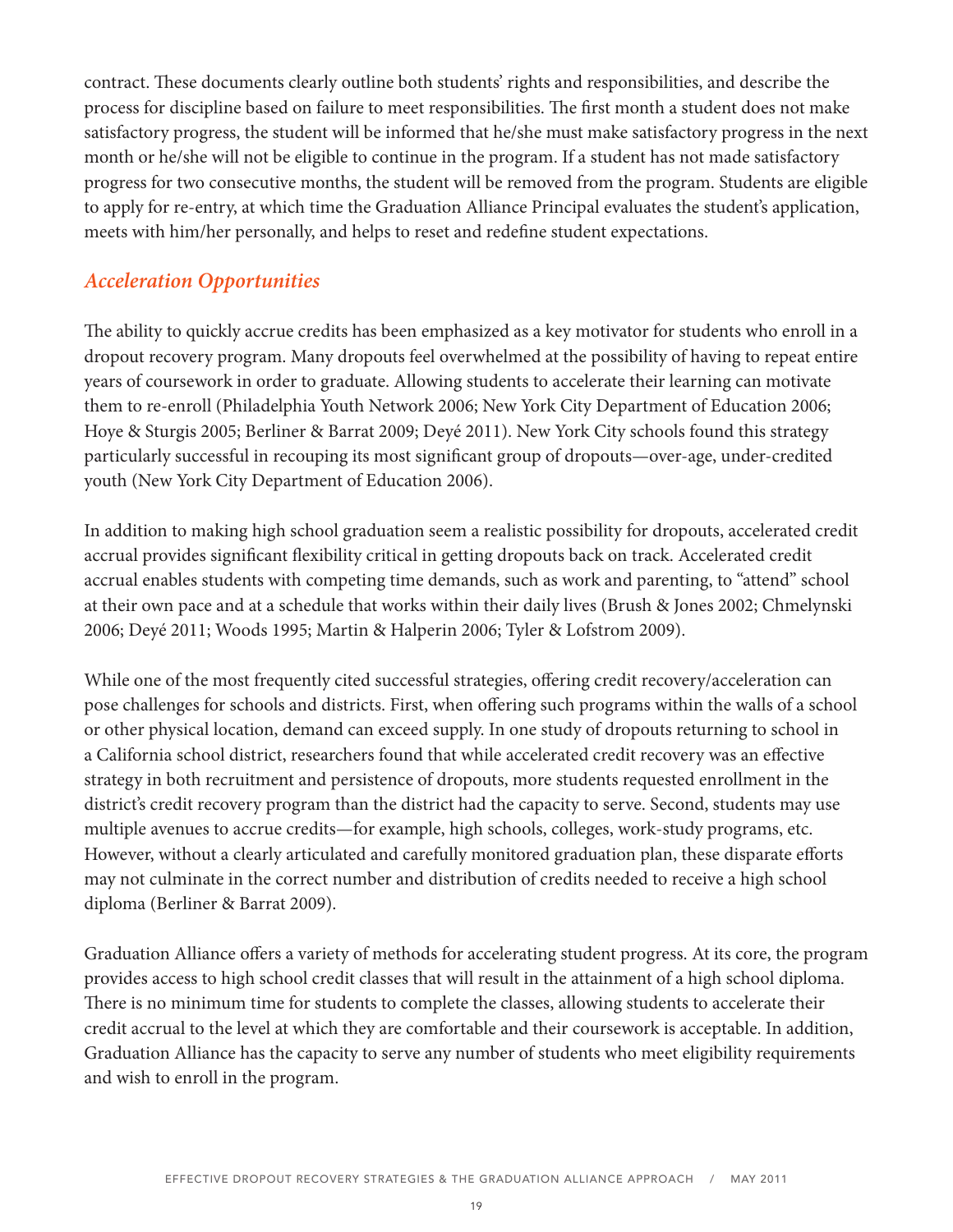Upon request by a student and approval by Graduation Alliance and district staff, the Alliance offers some courses that allow students to earn credit for life experiences, such as work-study experience. Students who wish to participate in these experiences must register and complete the requirements of the associated course, including logging time spent on the activity, providing documentation of time spent, and meeting the minimum contact/supervisory conditions established in the course contract.

A Written Student Learning Plan is integrated into the online coursework and course management system used by Graduation Alliance. Each student must have a completed learning plan prior to enrollment. The Academic Coach assigned to the student works with the student to create the Plan, which includes all information necessary to guide student learning, including:

- A beginning and ending date;
- A description of how weekly check-ins with the coach of record will occur;
- A list of all courses the student will be taking during the school year;
- A list of all exams the student should take during the school year, including district, state, and national exams.

The Plan is carefully monitored by the student's Academic Coach, and deviations or delays in timely completion of the plan are remediated immediately.

## *Quality of Instruction*

In addition to an academic program focused on maintaining high standards, research suggests that for students who have dropped out, providing academic content that is interesting and relevant is critical. Simply providing "more of the same" instruction as students had before dropping out is not effective. Specifically, learning experiences are most beneficial and motivational to recovered dropouts when they are:

- Relevant to students' daily lives (Bridgeland, et al 2006);
- Grounded in "real-world" contexts (Bridgeland, et al 2006; Woods 1995);
- Related to experiences from the world of work (Martin & Halperin 2006);
- Process oriented, not just content oriented (Woods 1995);
- Aligned to individual student passions as a way to motivate persistence (Hoye & Sturgis 2005; Stern 1986).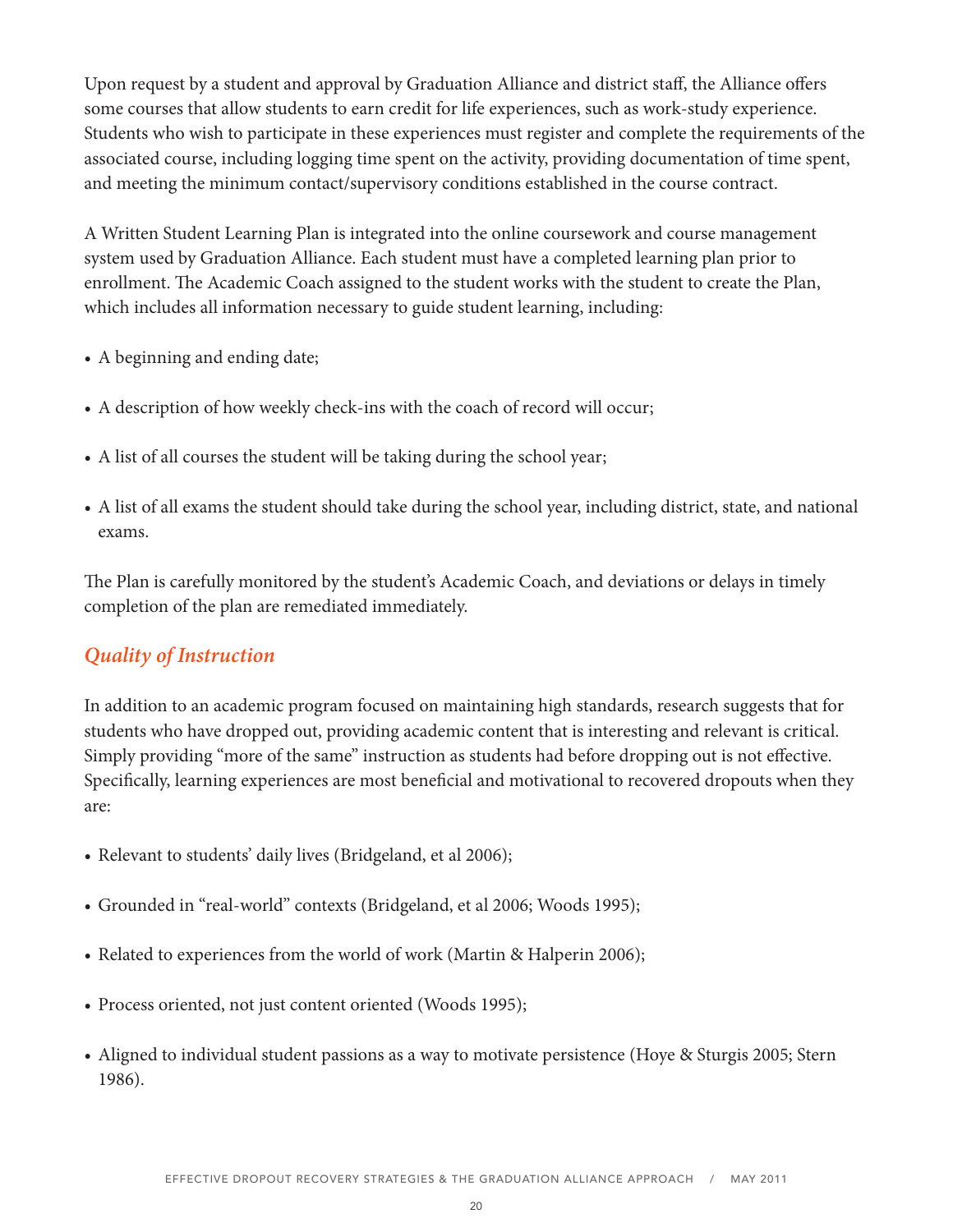It is important to ensure that the instructional methods and materials provided are standards based particularly when students will also have to pass graduation exams to earn their diplomas. Evaluating instructional materials to ensure that they are standards based may be particularly important for students completing the program within juvenile justice facilities. One review of existing and recommended supports for dropout recovery found that curriculum materials provided to incarcerated students were not well aligned with school district standards. Thus, when students returned to their regular schools, they were often under-prepared to meet the academic challenges associated with the school district's curricula and assessments (Philadelphia Youth Network 2006).

 In addition to high-quality, motivational instructional materials, students must also have access to oneon-one instruction and frequent, personalized feedback in order to stay engaged in the academic content. Because many dropouts had been "lost in the shuffle" at their previous schools, research indicates that a low student-to-teacher ratio, use of small learning groups, and other strategies that provide students faster and more direct access to instructional support are important to help students feel like their progress matters (Aron 2006; Woods 1995; Steinberg & Almeida 2004).

Graduation Alliance ensures quality in its curriculum and instruction through multiple mechanisms. First, Graduation Alliance courses implement sound instructional theory and practice. Learning objectives, including both mastery of principles and concepts and their application, are clearly defined for each organizational unit. Courses use a blended approach of objectivist content presentation and constructivist application of content. Content is presented in instructionally effective, efficient, and appealing ways; students have the opportunity to demonstrate understanding of new material and to apply the concepts to unique and relevant situations, thereby making the content their own. Ongoing research in best practices of online course design and implementation continuously informs the course design, development, review, and revision process for Graduation Alliance content.

Students also have access to third-party courses, in addition to courses created by Graduation Alliance.

Third-party courses are evaluated against stringent criteria, including:

- Clear, logical, easily accessible course organization and structure;
- Consistently presented, well-articulated lessons, including objectives, introduction and presentation of concepts, guided practice, application of concept, and assessment of understanding;
- Authentic, challenging, and, where appropriate, interdisciplinary approaches to learning;
- Adaptable, customizable pacing options;
- Use of graphic design best practice to enhance students' learning experience;
- Provision of frequent opportunities for students to interact with the content, with other students, and with the teacher;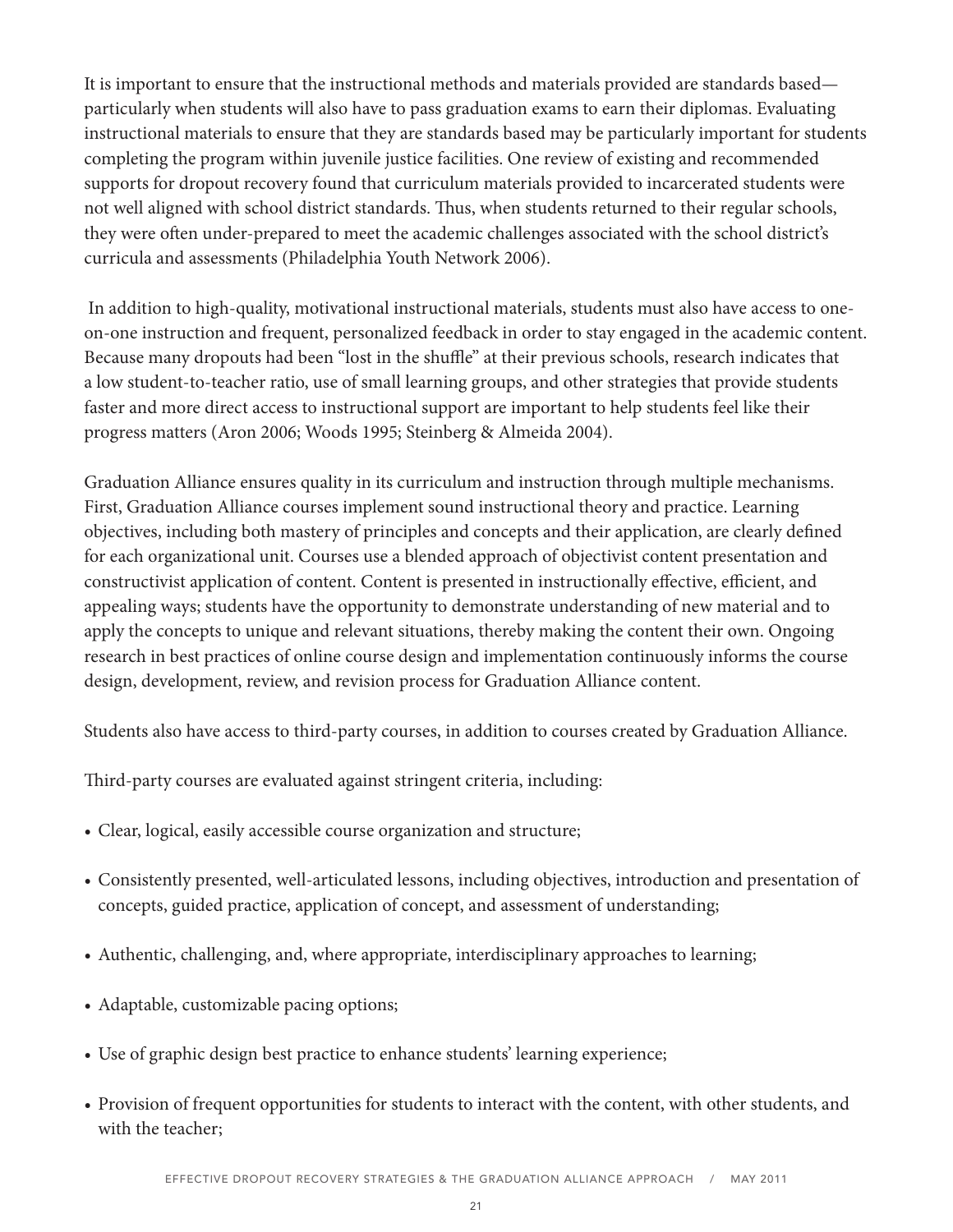- Reliable, appropriately-used communication tools;
- Clearly articulated student requirements, rules, and expectations;
- Audience-appropriate readability;
- Content that has depth and richness, is accurate and current, is engaging, incorporates interactive simulations and multimedia presentations to reinforce concepts; and reflects the multicultural world in which students live;
- Includes Web resources that are redundant and stable, are directly related to the content of the course, direct students to trustworthy sources, and guide students through appropriate use of the source;
- Compliance with ADA section 508 accessibility requirements and best practice in online learning.

In addition, third-party courses are evaluated against the Southern Regional Education Board's Standards for High Quality Online Courses and the National Standards of Quality for Online Courses, published by the International and North American Council for Online Learning (iNACOL), the primary association for K-12 online learning.

Graduation Alliance core academic courses are fully aligned to state standards. This ensures that students receive the same high-quality instruction as their peers in regular high schools and that their mastery of course content will be evidenced in their ability to pass state assessments. Standards mappings are maintained with other Graduation Alliance documentation related to courses.

Students enrolled in Graduation Alliance programs have significant access to instructional support, both one-on-one and in small groups. For example:

- Instructors are required to conduct office hours/tutorials a minimum of one hour per week per course. They must also answer students' individual questions via email or phone in a timely manner, and are responsible for providing timely, meaningful, individualized feedback on assignments.
- Each student has an Academic Coach who is responsible for monitoring student academic performance, addressing concerns, and answering students' academic questions via email, phone, IM, or SMS in a timely manner. Academic Coaches monitor student progress and performance daily and coordinate proactive interventions when students pace or progress starts falling off target.
- Students have 24/7, unlimited access to academic tutors through a partnership with Tutor.com. At any time and within any course, students can simply click a sidebar to be transported to the Tutor.com site, so instructional support is truly available at point of need.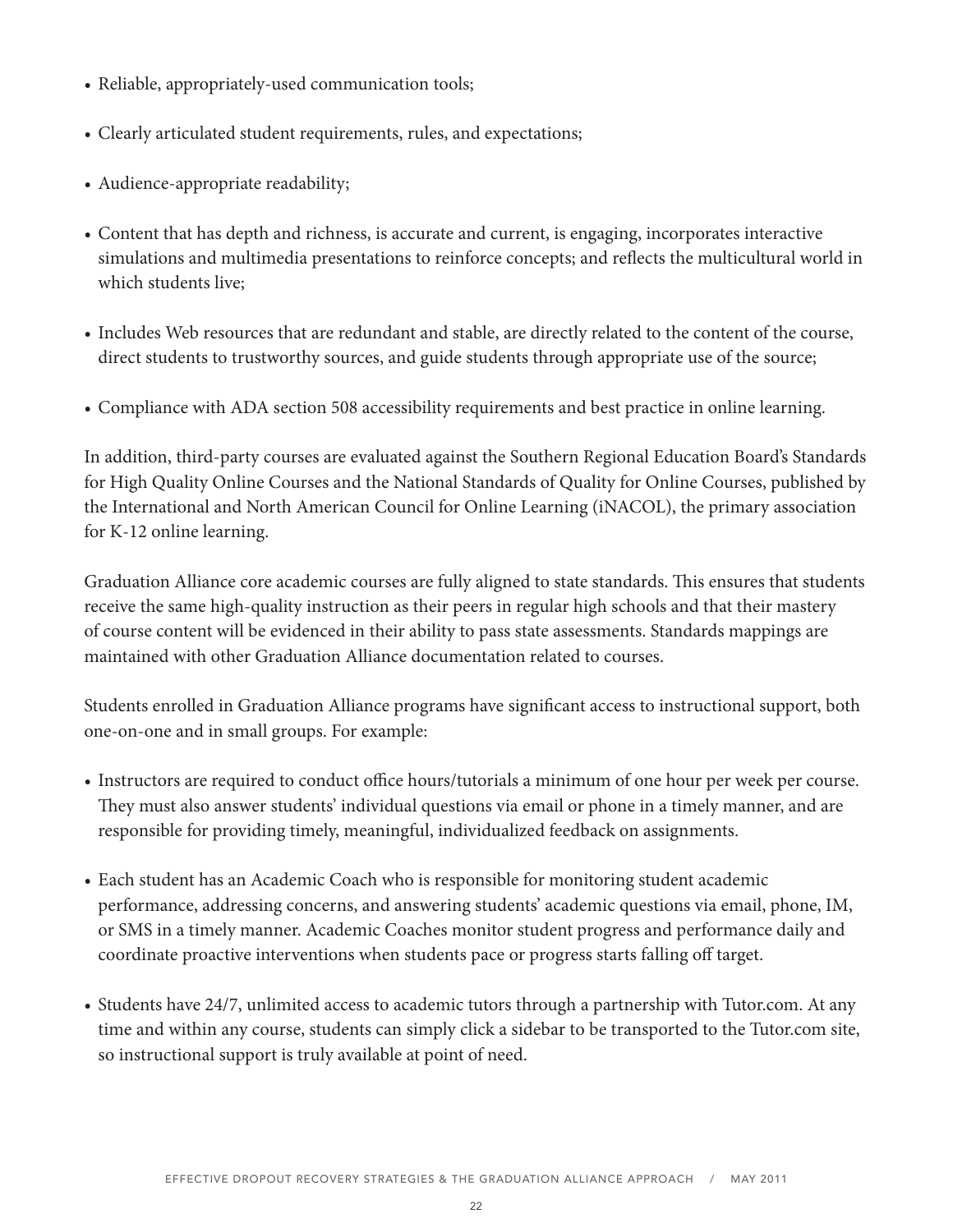### *Assessment and Feedback*

Holding dropouts to the same high academic standards as their counterparts in regular high schools is important. However, researchers also warn that demanding increased academic performance without providing appropriate student-centered supports is likely to result in a second dropout event (Hoye & Sturgis 2005; Stern 1986). To reduce the likelihood of academic failure, student academic performance must be closely monitored, and a rigorous "early warning system," including frequent academic assessment, and most importantly, timely and sustained intervention, must be in place (Bridgeland, et al 2006; Philadelphia Youth Network 2006). In addition to assessing students frequently and remediating academic deficiencies, some research also emphasizes the importance of recognizing and rewarding student successes (Woods 1995; Philadelphia Youth Network 2006).

Graduation Alliance focuses on frequent assessment with timely follow up. For example:

- Assessment opportunities are authentic and mapped to the learning outcomes;
- Opportunities for pre-assessment are provided (as appropriate;
- Self-checks with automated feedback are used frequently to help students and teachers gauge student acquisition of course content;

As soon as a student starts to fall behind on pace or progress, the intervention process begins.

- Multiple approaches to assessment, including objective and subjective quizzes and exams, creative writing assignments, research papers, and group projects, are included in each course;
- For courses developed or enhanced by Graduation Alliance, course design is informed by the ADDIE model for instructional design and development. The ADDIE model consists of the assessment of learner needs; a comprehensive design plan produced by the development team, including a subjectmatter expert, instructional designer, and multimedia developers; development of high quality, relevant instructional content, including multimedia and simulations; implementation of the course in a pilot environment; and an ongoing evaluation and revision process.

On a daily basis, Graduation Alliance staff track students' pace (how quickly a student moves through a course), progress (how well a student performs on assessments), and attendance (tracked through logins) through the program. Instructors, Academic Coaches, and Local Advocates have access to a "dashboard" with tabs for pace, progress, and attendance. Under each tab is a list of students who have fallen into a danger zone, or "yellow" (warning) or "red" (unacceptable) status.

When a student moves into warning or unacceptable status on the pace, progress, or attendance lists, the intervention process begins. First, Graduation Alliance staff determines the cause of the change in status. For example, a student struggling in Pace typically is struggling with a life issue that is impacting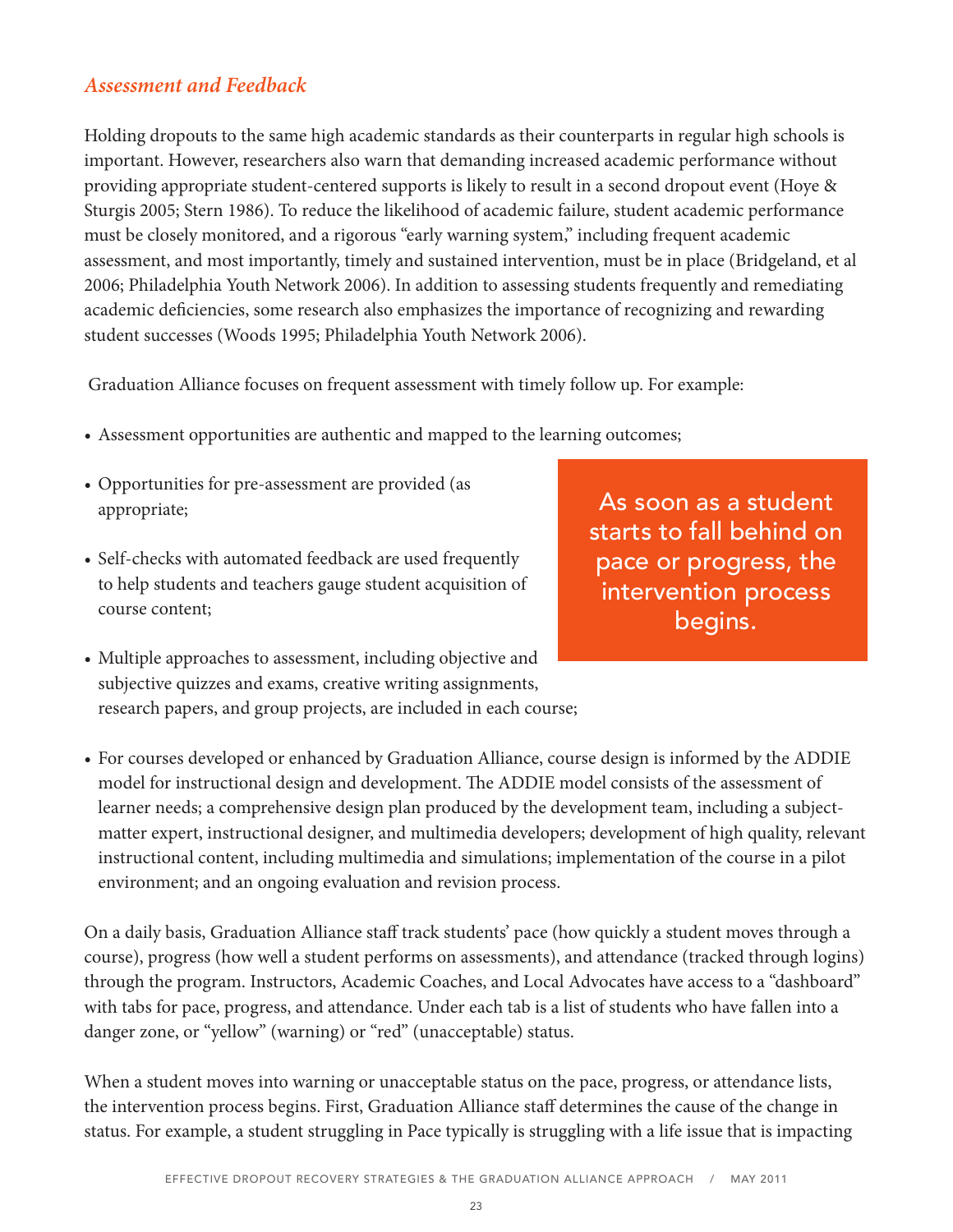the time he/she has available to complete coursework. If this is the case, the Local Advocate steps in to identify potential solutions and to connect the student with the appropriate community resources. A student struggling in Progress typically requires an intervention from the Instructor, who may invite the student to a web meeting to walk through the material and re-teach the concept one-on-one as needed. If a student is struggling in Attendance, this triggers contacts from all staff members. In many cases, a student simply needs to know that his/her absence was noticed.

## *Confounding Academic Factors*

Research also suggests that two confounding academic factors—LEP and Special Education status—may play a significant role in the decision to drop out of school. (Blackorby & Wagner 1996; Harvey 2001; Zhang & Benz 2006; Kortering & Christenson 2009; Kortering & Braziel 1999; Cornell 1995).

While there is little research on specific strategies for promoting academic persistence in Special Education students, some studies suggest that Special Education students may benefit significantly from:

- Greater "self-determination" in their educational experiences (Zhang & Benz 2006; Kortering & Christenson 2009);
- Academic content grounded in real-life situations, incorporating a variety of interesting teaching techniques (i.e., avoiding the traditional teacher/lecturer model), and utilizing technology (Kortering & Christenson 2009; Kortering & Braziel 1999);
- Teachers who are genuinely interested and demonstrably supportive of students' needs are an important ingredient in reaching Special Education students (Kortering & Braziel 1999).

Graduation Alliance curriculum and instructional content and practices emphasize the use of engaging, motivational, technology-rich learning. In addition, Graduation Alliance staff involves students directly in the development of both their written student learning plans and their High School and Beyond plans.

An important component of this planning process is the review and coordination of Special Education Students' Individualized Education Plans (IEPs). Graduation Alliance staff receives each student's IEP from the school district and works with the district and the student to ensure an educational experience that addresses the student's academic needs and future plans. Special Education students benefit from routine, consistent communication with their Instructors, Academic Coaches, and Local Advocates.

Additionally, many Special Education students benefit significantly from the very nature of Graduation Alliance online classrooms:

- Expectations are clearly delineated in writing;
- Each course follows the same organizational structure;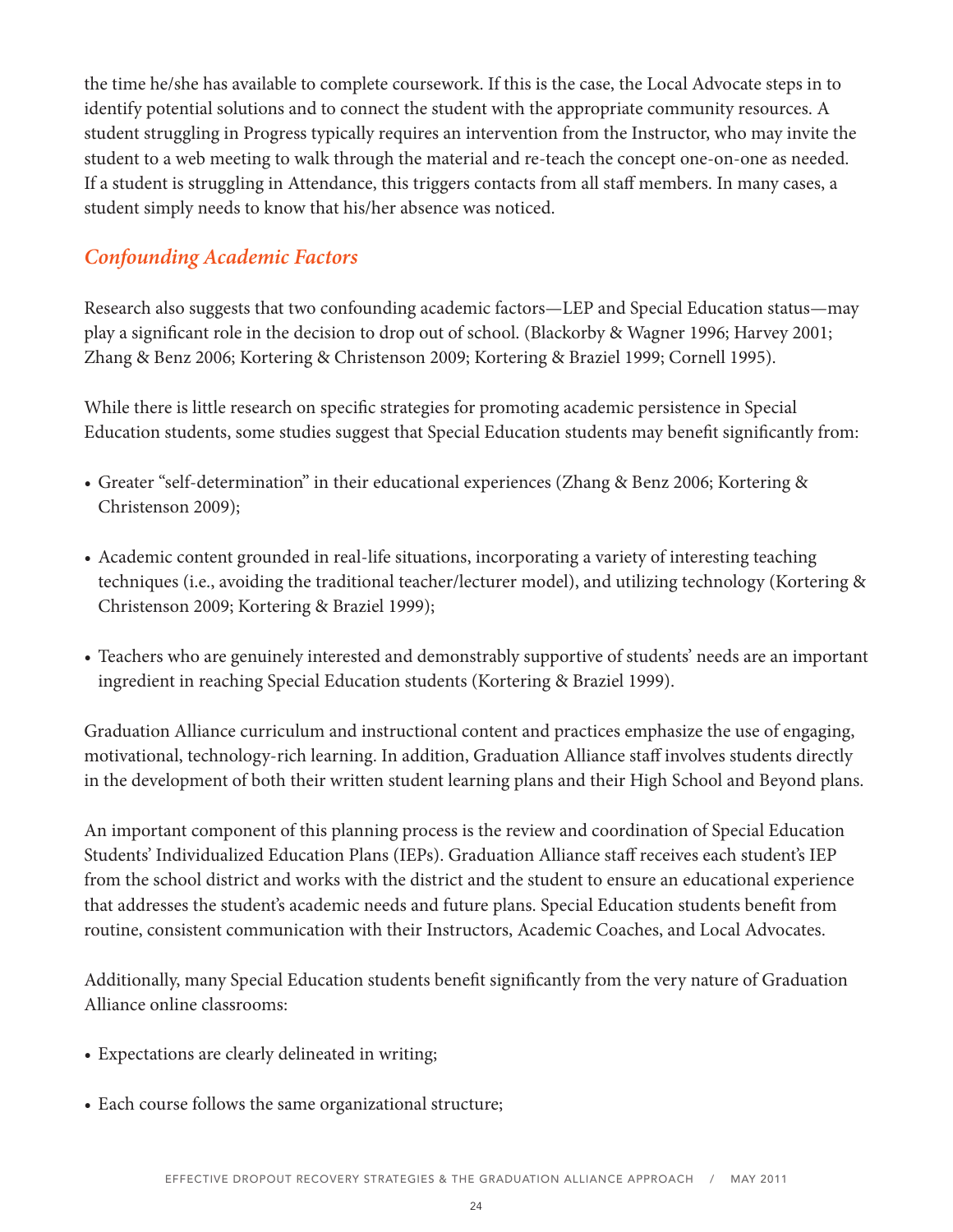- Students can "pause," "rewind," and "repeat" lesson presentation as often as needed;
- Students can take extra time on assignments without the implicit peer pressure of students around them finishing earlier;
- Students have unlimited access to academic tutors,  $24x7x362$ ;
- Students can create their own learning environment that is most conducive to their learning needs;
- Students take a Learning Style Inventory and discuss the results and recommendations with their Academic Coach as one of their first activities in the program.

Research has found that if an underlying English language literacy problem exists, it must be addressed prior to, or alongside, the student's academic deficiencies (Woods 1995; Philadelphia Youth Network 2006). In one program, LEP support and tutoring for the migrant population—alongside academic instruction—was reported to be critical to the program's overall success (Cranston-Gingras 2003).

Although Graduation Alliance does not have a formal ELL program, many of its Instructors are ELL endorsed or certified. In addition, many of the courses offered by Graduation Alliance include the following ELL accommodations:

- Video lectures can be paused and replayed and include transcripts in PDF format, allowing students additional review time;
- All novels and literature readings are available in audio format;
- Several Local Advocates, Academic Coaches, and teachers who are bilingual (English/Spanish) are available to help students translate and interpret reading assignments and activity instructions;
- Note pages to help students identify key concepts and terms are provided with most lessons;
- Vocabulary terms are glossed in-line.

### **iv.4 post-secondary advancement and support**

Research indicates that helping students to envision a bright future and to take appropriate steps toward that future is an important component to successfully recovering dropouts (Knesting 2008). Some programs emphasize workforce skills training, while others emphasize post-secondary advancement. Many programs also incorporate formal planning for the future.

Programs that focus on preparing students for careers provide a variety of training and services. Some programs help students work toward a certificate in high-demand fields alongside regular coursework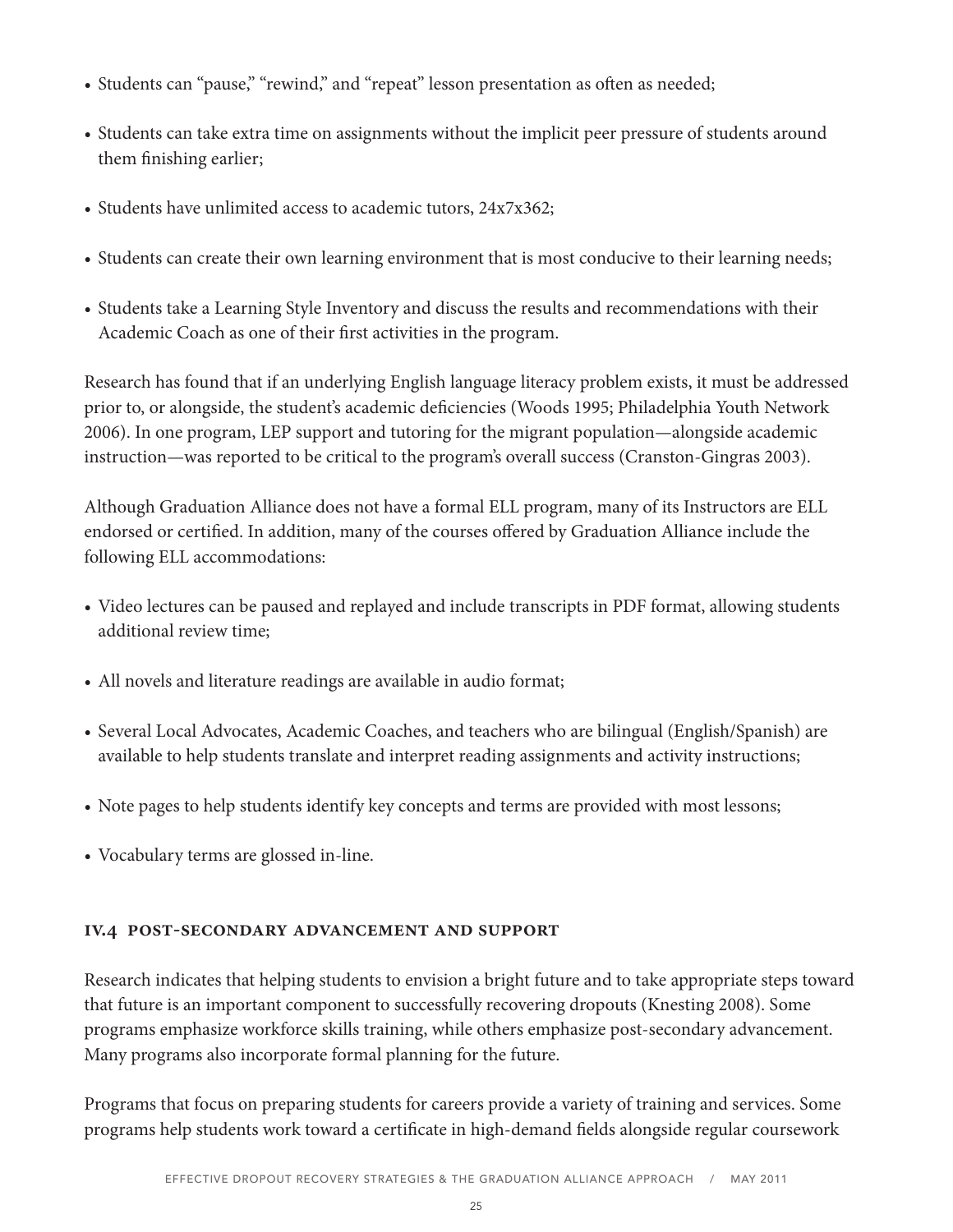(Martin & Halperin 2006). In New York City schools, for example, community-based organizations provide such services as job training, career counseling, and job placement assistance (New York City Department of Education 2006).

Research has shown that many dropouts pursue post-secondary education. However, few persist long enough to attain a degree (Almeida, et al 2006). Some successful recovery programs work with local universities and colleges to allow students to earn college credit while completing high school work, so that students enter college with the skills and knowledge to make them "college ready" (Martin & Halperin 2006; Woods 1995, Philadelphia Youth Network 2006; Harris 2006; American Youth Policy Forum 2006). For example, Portland, Oregon's Gateways to College program enrolls students in combined high school and college courses after one semester of intensive academic instruction. An evaluation of the program found that more than 83 percent of students reached college-level reading proficiency and 70 percent successfully completed college preparation courses (Steinberg & Almeida 2004).

Some programs have found that while students often believe they have a bright future, with specific goals and aspirations, they have little sense of the specific steps needed to help them reach their goals (Philadelphia Youth Network 2006). Thus, programs often incorporate the development of a "life plan" that identifies career or college goals and specific steps needed to attain those goals (Woods 1995; Hoye & Sturgis 2005; Cranston-Gingras 2003).

Still, many students find that after they have completed their high school education, the transition to college or to the world of work is not an easy one, and positive program effects may diminish as students leave the structured environment of the program and are set "adrift" in the world of college or work (Bloom 2010). Thus, some programs are beginning to emphasize additional support for post-program transition. One successful program employed a full-time "transition specialist." In addition to helping participants transition into post-secondary opportunities, the staff followed up with students to ensure that their plans were on track (Cranston-Gingras 2003; Bloom 2010).

All students participating in Graduation Alliance programs are required to develop a "High School and Beyond" plan with the assistance of their Academic Coaches. The plan covers the students' high school experience and one year following graduation, and is intended to help students begin thinking about their future and focus on courses they need to best prepare them for their career interests, whether those interests lead to additional schooling or directly into a vocation.

In addition, students participating in the program complete the Do What You Are self-discovery assessment to learn more about career paths that match their skills and passions. Students also complete a more in-depth survey of careers, identify colleges where related majors are offered, and research the financial outlook for those careers during the creation of the High School and Beyond Plan during program orientation; they review and refine the plan during most of their senior projects.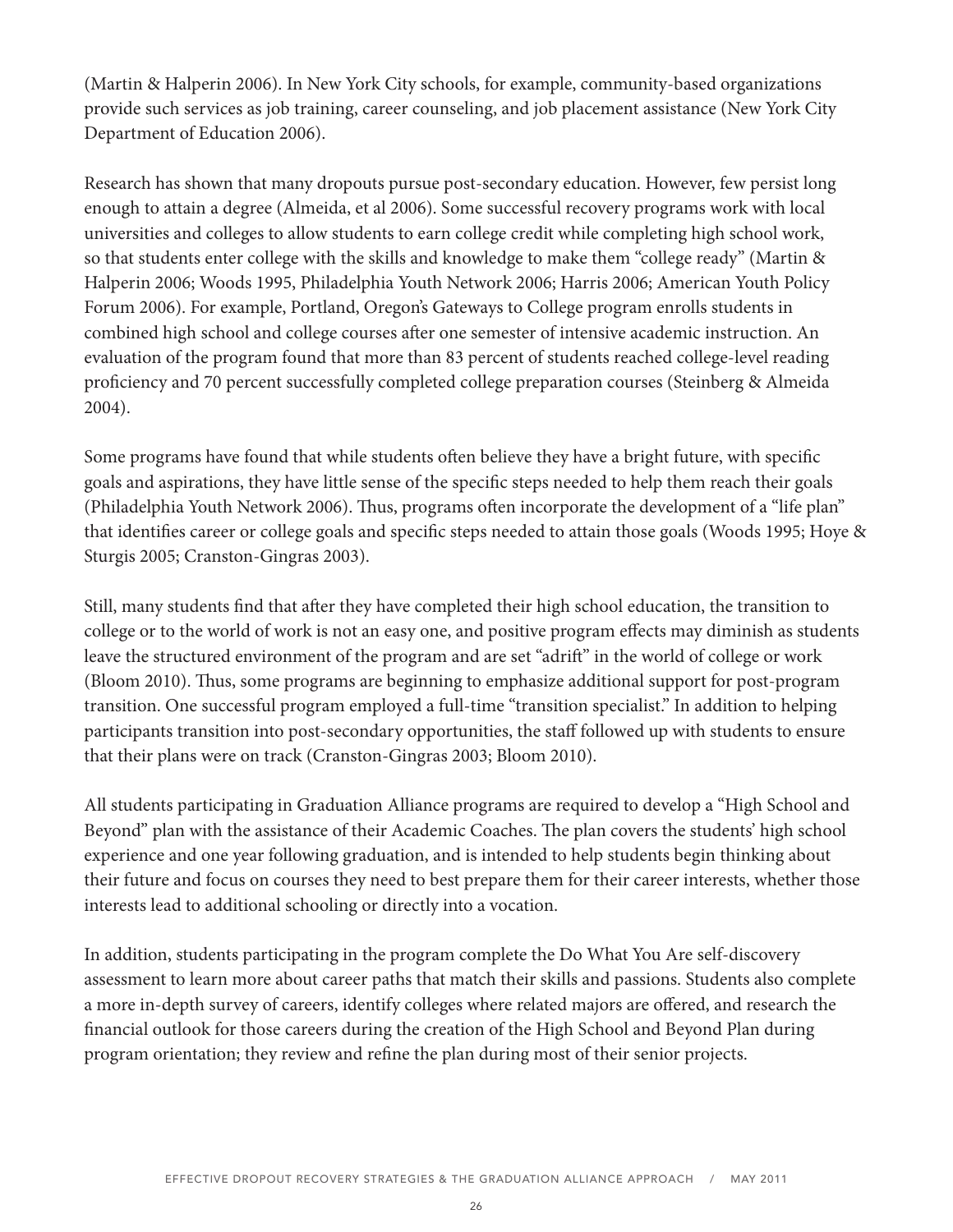Because students enrolled in Graduation Alliance are considered "diploma-seeking students" within their public school districts, they generally have access to all of the district's established career and college counseling services. However, students may also contact their Academic Coaches for additional counseling.

#### **iv.5 fostering parental support**

Research suggests that students are more successful in returning to and persisting in high school when parents are involved—talking about school and emphasizing their concern over school performance, watching for risk factors and seeking help when needed, and learning about the programs available to help their children (Philadelphia Youth Network 2006; Hoye & Sturgis 2005).

However, many dropouts lack a support system at home to help them stay focused on and succeed in school (Hoye & Sturgis 2005). Some successful dropout recovery programs not only provide direct mentoring support to students, but also foster improved home support for students by increasing communication with parents (Bridgeland, et al 2006; Woods 1995).

A student's social "disconnect" from schools cannot be ignored in attempting to re-engage and sustain student participation.

Graduation Alliance uses several approaches to foster improved parental support of students. Local Advocates frequently invite parents to weekly meetups, and contact parents via phone weekly. Local Advocates also make in-home visits, which tends to foster improved family/Graduation Alliance relationships. In areas with large Latino populations, where a student may be fluent in English but his/her parents may not be, bilingual Local Advocates are often hired to build positive school-parent relationships and to help parents become more involved in students' academic activities. In addition, Graduation Alliance provides access to student data for parents (where allowed by FERPA) through the Parent Portal.

#### **iv.6 coaching/mentoring**

Many research studies indicate that students' social "disconnect" from schools cannot be ignored in attempting to re-engage and sustain student participation in academic work. Coaching/mentoring appears to be an important component. Research indicates that coaching/mentoring must address a variety of student needs—from social/emotional, to academic, to practical (Aron 2006; Woods 1995; Bloom 2010).

Often, students have left school because of a social/emotional disconnect. Many programs focus on rebuilding students' trust and sense of belonging in school. Strategies to accomplish this may include a focus on developing exceptional teacher/student relationships (Lee & Burkam 2003; Martin & Halperin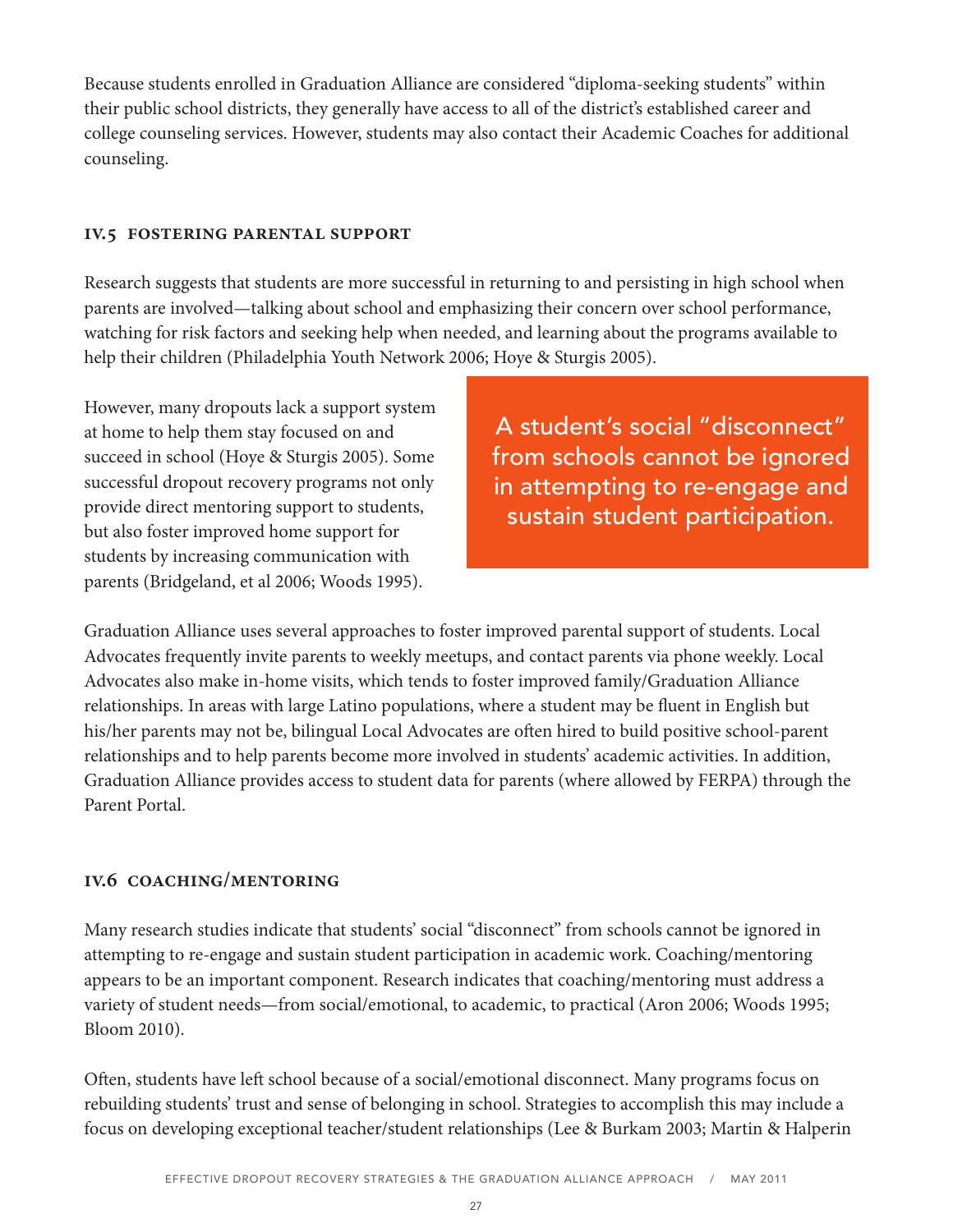2006; Knesting 2008). Group mentoring can also be effective because it may bond students to the program as social bonds are formed (Stern 1986; Steinberg & Almeida 2004; Martin & Halperin 2006; Hoye & Sturgis 2005; Bloom 2010).

Coaches and mentors are also important in keeping students "on task" academically. This may include simply knowing that a teacher believes in a student's ability to achieve. For example, in a study of students who had dropped out and re-enrolled in school, researchers found that a significant factor influencing students' persistence after re-enrolling was the support they received from teachers who believed in them and wanted them to succeed (Knesting 2008).

In some cases, the role of coach/mentor expands beyond the school walls to help students overcome barriers in their personal lives. Frequently, this includes helping students access social services, such as clothing, shelter, childcare, substance abuse support, etc. (Chmelynski 2006; Hoye & Sturgis 2005). Several programs also use a liaison to work with local law enforcement for students who are incarcerated or have a history of juvenile offense, or with Foster Care systems (National League of Cities 2007; Harris 2006). Yet, school staff may lack the time or expertise to provide access to these services. Some programs partner with community-based organizations to provide access to social services (Chmelynski 2006). Graduation Alliance provides students with a comprehensive support network encompassing and supporting students' academic and social needs. This support network is facilitated through the use of technology and is summarized in the following graphic.

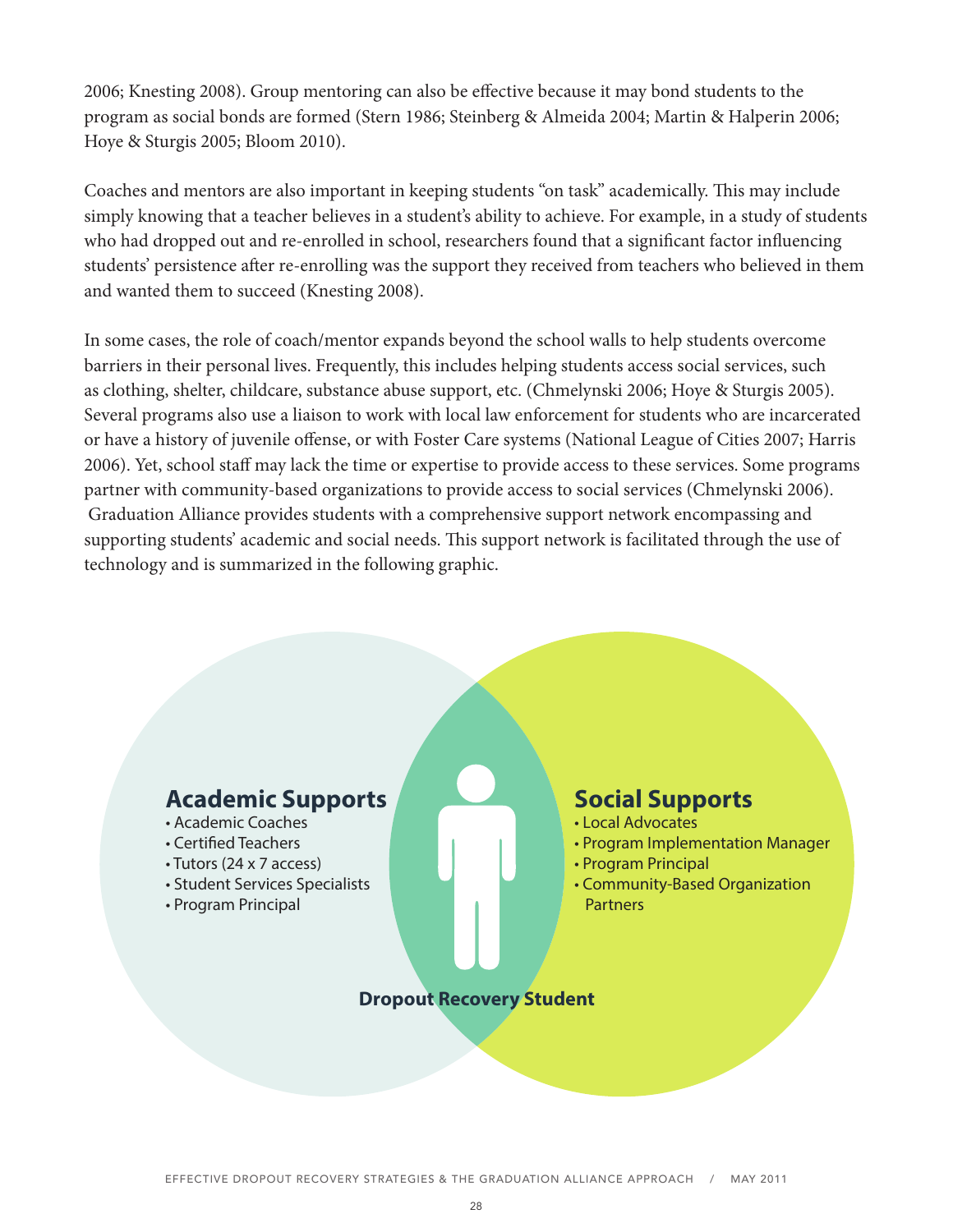Upon intake, students are asked a series of questions to determine the specific reasons they had for dropping out, the life circumstances that might complicate their completion of high school, and the support mechanisms they may have available in their personal lives. Acting on this information, the student's Academic Coach creates a personalized Student Learning plan that, upon successful completion, will result in a high school diploma. Simultaneously, the Local Advocate identifies various supports needed to address the students' challenging life circumstances.

While the Academic Coaches and Local Advocates represent the "front line" in terms of student coaching and monitoring, as students progress through the program, staff at any level may become involved in resolving a specific barrier to students' program completion. Communication between staff members is critical, and often a challenge or barrier requires input from multiple staff members. For example:

- If a student is incarcerated, hospitalized, or in treatment, the Program Implementation Manager (who supervises Local Advocates) may work with the Academic Coaches and Curriculum Director to print packets of the student's course work. These are given to the Local Advocate, who then works with the facility to deliver and pick up the work for the student. Additionally, some Advocates have appeared in court and written letters of reference to help support incarcerated students. If students are required to complete community service for sentencing, local Local Advocates have helped them locate resources to complete the required hours.
- If a student drops out or is removed from the program following a series of interventions, the student's Academic Coach and/or Local Advocate may work with the student to apply for re-entry. The Graduation Alliance Principal then meets with the student to redefine and discuss expectations, potential barriers, etc. Often, having the Principal demonstrate her desire to see the student succeed in the program, while framing specific expectations with consequences, is enough motivation for the student to make a "fresh start" and get back on track.
- An Instructor may identify a potentially challenging life issue as they are reviewing student work (e.g., if a student writes about a traumatic experience). The instructor alerts the Local Advocate, who makes contact with the student to discuss the occurrence, and if necessary, connect the student with local support/counseling services to address the emotional effects of the experience.
- Academic Coaches, as the educational navigators for students, guide students through the educational experience. Academic Coaches are responsible for monitoring the early warning system, identifying academic and social barriers, and coordinating interventions.
- Local Advocates are responsible for coordinating social service interventions for students. As members of the communities in which their students reside, these advocates meet regularly with students faceto-face, build relationships of trust, and bring their knowledge of community resources to bear in the identification and mitigations of social barriers.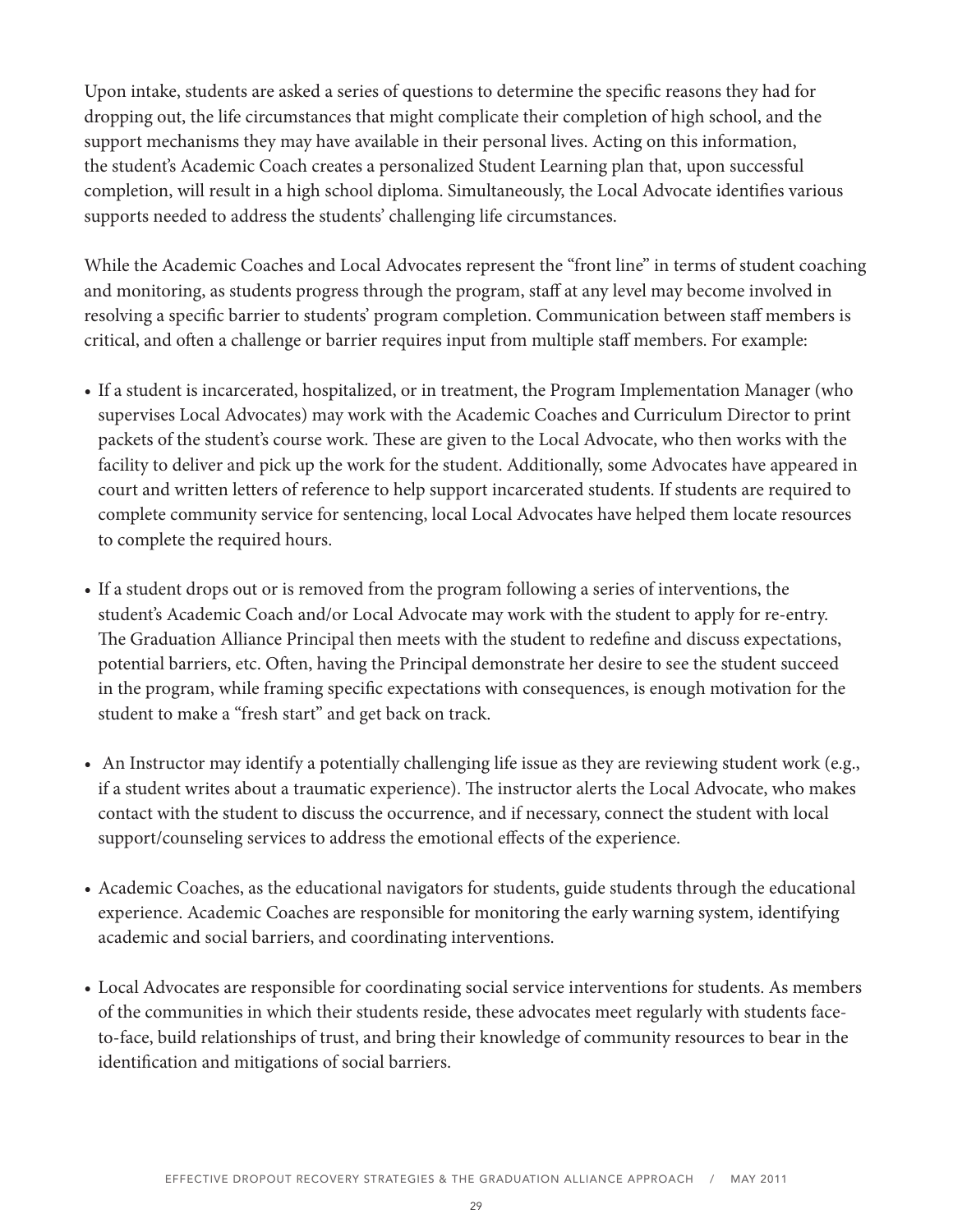# References

Almeida, C., Johnson, C., & Steinberg, A. (2006). Making good on a promise: what policymakers can do to support the educational persistence of dropouts. Boston, MA.: Jobs for the Future.

Aron, L. Y. (2006). An overview of alternative education. Washington, D.C.: Urban Institute.

Berliner, B. & Barrat, V. X. (2009). When dropouts return to school. Leadership, 39(2), 8-10.

Beyond city limits: cross-system collaboration to reengage disconnected youth. (2007). Washington, D.C.: National League of Cities.

Blackorby, J., & Wagner, M. (1996). Longitudinal postschool outcomes of youth with disabilities: Findings from the National Longitudinal Transition Study. Exceptional Children, 62(5), 399- 413.

Bloom, D. (2010). Programs and policies to assist high school dropouts in the transition to adulthood. Future of Children, 20(1), 89-108.

Bridgeland, J. M., DiIulio, J. J., & Morison, K. B. (2006). The silent epidemic perspectives of high school dropouts. Washington, D.C.: Civic Enterprises, LLC.

Brush, C. & Jones, B. (2002). Student voices: why school works for alternative high school studies. Salem, OR: Oregon Department of Education.

Chapman, C., Laird, J., and Kewal Ramani, A. (2010). Trends in high school dropout and completion rates in the united states: 1972–2008 (NCES 2011-012). Washington, DC.: National Center for Education Statistics, Institute of Education Sciences, U.S. Department of Education. Retrieved 4/25/11 from http://nces. ed.gov/pubsearch.

Chmelynski, C. (2006). Getting high-school dropouts back in school. Education Digest, 72(2). Cornell, C. (1995). Reducing failure of LEP students in the mainstream classroom and why it is important. The Journal of Educational Issue of Language Minority Students, 15, 1-16.

Cranston-Gingras, A. (2003). Reconnecting youth from migrant farmworker families. Reclaiming Children & Youth, 11(4), 242.

Deye, S. (2011). A path to graduation for every child: state legislative roles and responsibilities. Denver, CO: National Conference of State Legislatures.

Harlow, C. W. (2003). Education and correctional populations. Washington, D.C.: U.S. Department of Justice, Office of Justice Programs, Bureau of Justice Statistics.

Harvey, M. W. (2001). Vocational-technical education: a logical approach to dropout prevention for secondary special education. Preventing School Failure, 45(3), 108-114.

Hoyle, J. R., & Collier, V. (2006). Urban CEO superintendents' alternative strategies in reducing school dropouts. Education and Urban Society, 39(1), 69-90.

Harris, L. (2006). Learning from the youth opportunity experience: building delivery capacity in distressed communities. Washington, D.C.: Center for Law and Social Policy.

Hoye, J.D., & Sturgis, C. (2005). The alternative pathways project: a framework for dropout reduction and recovery. Keep the Change, Inc. & MetisNet.

Knepper, G. (1988). Project ARJO—academic recovery through job opportunity, report on second year of operation. Washington, D.C.: U.S. Department of Education.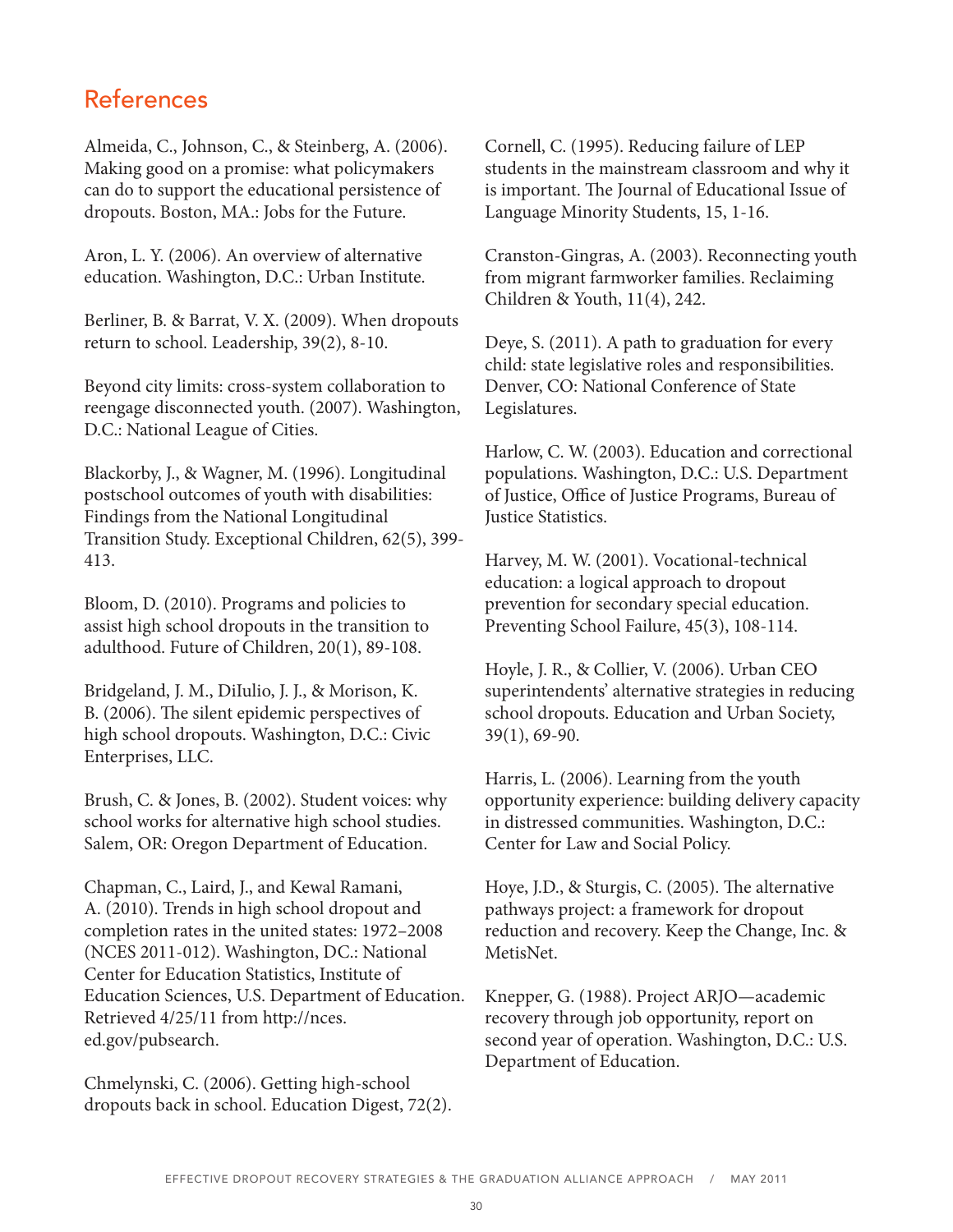Knesting, K. (2008). Students at risk for school dropout: supporting their persistence. Preventing School Failure, 52(4), 3-10.

Kortering, L. J., & Braziel, P.M. (1999). School dropout from the perspective of former students: implications for secondary special education programs. Remedial and Special Education, 20(2), 78-83.

Kortering, L. J., & Christenson, S. (2009). Engaging students in school and learning: the real deal for school completion. Exceptionality, 17, 5-15.

Lee, V. E., & Burkam, D. T. (2003). Dropping out of high school: the role of school organization and structure. American Educational Research Journal, 40(2), 353- 393.

Lochner, L., & Moretti, E. (2004). The effect of education on crime: evidence from prison inmates, arrests, and self-reports. American Economic Review, 94(1), 155–189.

Martin, N., & Halperin, S. (2006). Whatever it takes: how twelve communities are reconnecting out-of-school youth. Washington, D.C.: American Youth Policy Forum.

Moore, A. (2007). Beyond city limits: cross-system collaboration to reengage disconnected youth. Washington, D.C.: National League of Cities, Institute for Youth, Education and Families.

Muennig, P. (2007). Health returns to education interventions, in C. Belfield & H. M. Levin (eds.), The price we pay: economic and social consequences of inadequate education, 125-141. Washington, D.C.: Brookings Institution Press.

Multiple pathways research & development: summary findings and strategic solutions for overage, under-credited youth. (2006). New York, NY: New York City Department of Education Office of Multiple Pathways to Graduation.

Rouse, C.E. (2007). The labor market consequences of an inadequate education, in C. Belfield & H. M. Levin (eds.), The Price We Pay: Economic and

Social Consequences Of Inadequate Education, 99-124. Washington, D.C.: Brookings Institution Press.

Rumberger, R. W. (1987). High school dropouts: a review of issues and evidence. Review of Educational Research, 57(2), 101-121.

Serving older youth through a comprehensive out-of-school-time system: lessons from the AYPF Philadelphia field trip. (2006). Washington, D.C.: American Youth Policy Forum.

Steinberg, A., & Almeida, C. (2004). The dropout crisis: promising approaches in prevention and recovery. Boston, MA: Jobs for the Future.

Stern, D. (1986). Dropout prevention and recovery in California. Sacramento, CA: California State Department of Education.

Stillwell, R. (2010). Public school graduates and dropouts from the common core of data: school year 2007–08 (NCES 2010-341). Washington, D.C.: National Center for Education Statistics, Institute of Education Sciences, U.S. Department of Education.. Retrieved 4/25/11 from http://nces. ed.gov/pubsearch/pubsinfo.asp?pubid=2010341.

Turning it around: a collective effort to understand and resolve Philadelphia's Dropout crisis. (2006). Philadelphia, PA: Philadelphia Youth Network.

Tyler, J. H. (2005). The General Educational Development Credential: history, current research, and directions for policy and practice. Review of Adult Learning and Literacy, 5.

Tyler, J. H., & Lofstrom, M. (2009). Finishing high school: alternative pathways and dropout recovery. Future of Children, 19(1), 77-103.

Van Ameringen, M., Mancini, C., & Farvolden, P. (2001). The impact of anxiety disorders on educational achievement. Journal of Anxiety Disorders 17(5), 561- 571.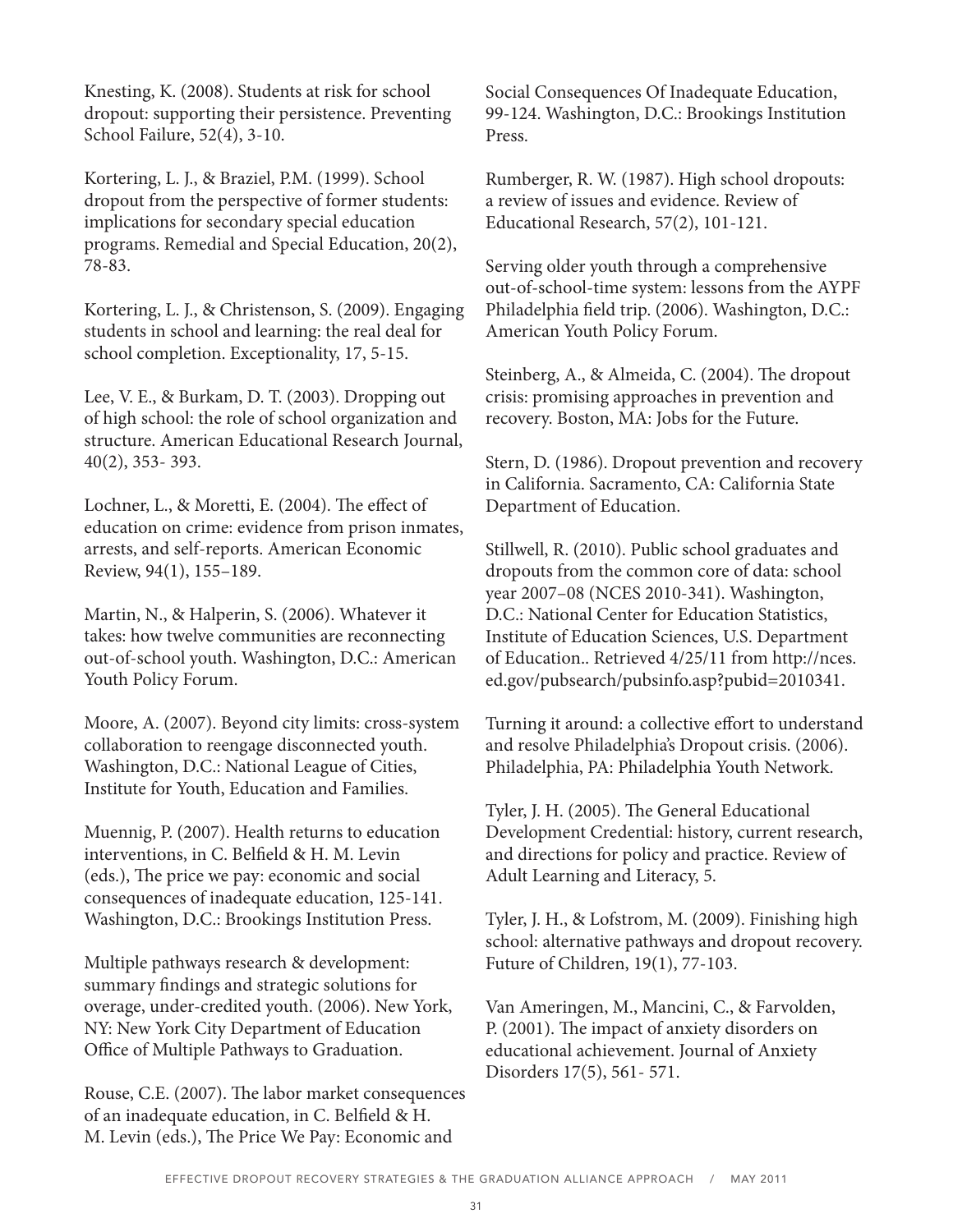Waldfogel, J., Garfinkel, I., & Kelly, B. (2007). Welfare and the costs of public assistance, in C. Belfield & H. M. Levin (eds.), The Price We Pay: Economic and Social Consequences Of Inadequate Education, 160-176. Washington, D.C.: Brookings Institution Press.

Weiler, J. (1994). Project Return and babygram hospital outreach: 1993-94. Brooklyn, NY: Office of Educational Research.

Wilkinson, D. (1994). To GED or not to GED: AISD dropout recovery programs, 1993- 94. Austin, TX: Austin Independent School District, Office of Research and Evaluation.

Woods, E. G. (1995). Reducing the dropout rate. Portland, OR: Northwest Regional Education Laboratory.

Zhang, D., & Benz, M. R. (2006). Enhancing selfdetermination of culturally diverse students with disabilities: current status and future directions. Focus on Exceptional Children, 38(9), 1-12.

Documentation Provided by Graduation Alliance:

- Recruiting Script
- Local Advocate Training Topics
- Policy & Operations Manual
- Academic Coach Training

#### **To contact EGS Research and Consulting**

6206 Ledge Mountain, Austin, TX 78731 Tel: (512) 467-8807 Fax: (512) 467-8801 Email: egs@prismnet.com